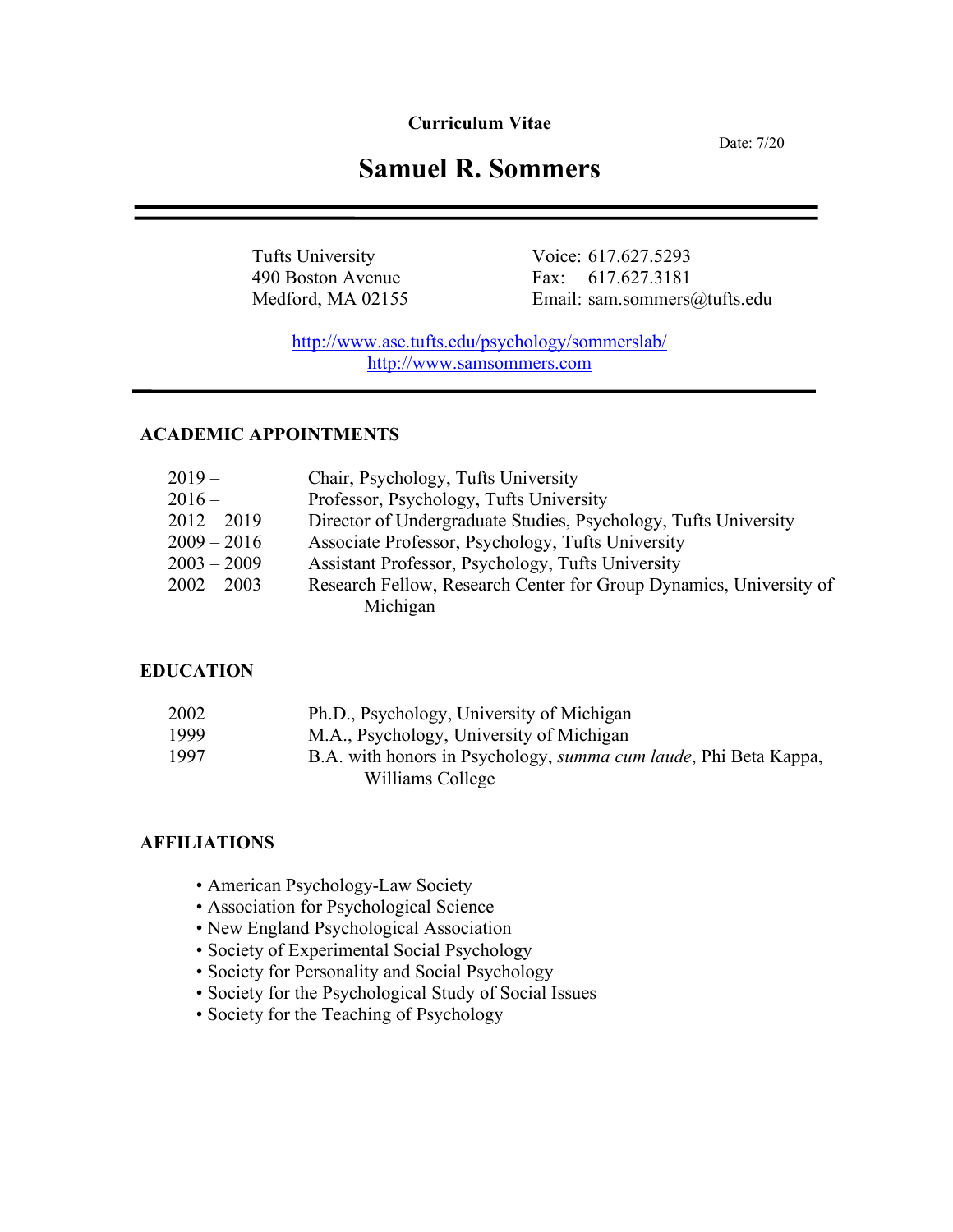### **HONORS AND AWARDS**

| 2019 | • Service to SPSP Award, Society for Personality and Social Psychology                                                                                                                                             |
|------|--------------------------------------------------------------------------------------------------------------------------------------------------------------------------------------------------------------------|
| 2018 | • Fellow, Association for Psychological Science                                                                                                                                                                    |
|      | • Fellow, Society for Personality and Social Psychology                                                                                                                                                            |
| 2012 | • Tisch Library Parents Weekend Author Talk, Tufts University                                                                                                                                                      |
| 2011 | • Fellow, Society for the Psychological Study of Social Issues                                                                                                                                                     |
| 2009 | • Gerald R. Gill Professor of the Year Award, Tufts University<br>Awarded annually to one professor on campus by the Tufts Student Senate                                                                          |
|      | · Fellow, Society of Experimental Social Psychology                                                                                                                                                                |
|      | • Honorable Mention, Gordon Allport Intergroup Relations Prize,<br>Society for the Psychological Study of Social Issues (SPSSI)                                                                                    |
| 2008 | • Saleem Shah Award for Early Career Excellence in Psychology and Law,<br>American Psychology-Law Society (APLS)                                                                                                   |
|      | • AS&E Multicultural Service Award, Tufts University                                                                                                                                                               |
| 2007 | • Lerman-Neubauer Prize for Outstanding Teaching & Advising, Tufts<br>Awarded to a faculty member "judged by seniors as having had a<br>profound effect on them intellectually, both in and out of the classroom." |
| 2006 | • Minority Affairs Presentation Award, (APLS)                                                                                                                                                                      |
| 2005 | • Hall of Diversity Inductee, Tufts University                                                                                                                                                                     |
| 2003 | • Second Prize, Dissertation Award, (SPSSI)                                                                                                                                                                        |
| 2002 | • Outstanding Graduate Student Instructor Award, University of Michigan<br>Selected as one of Michigan's 20 best graduate student instructors.                                                                     |
| 2001 | • Patricia Gurin Distinguished Lecture, University of Michigan                                                                                                                                                     |
| 1999 | • Philip Brickman Memorial Research Prize, Research Center for Group<br>Dynamics, University of Michigan                                                                                                           |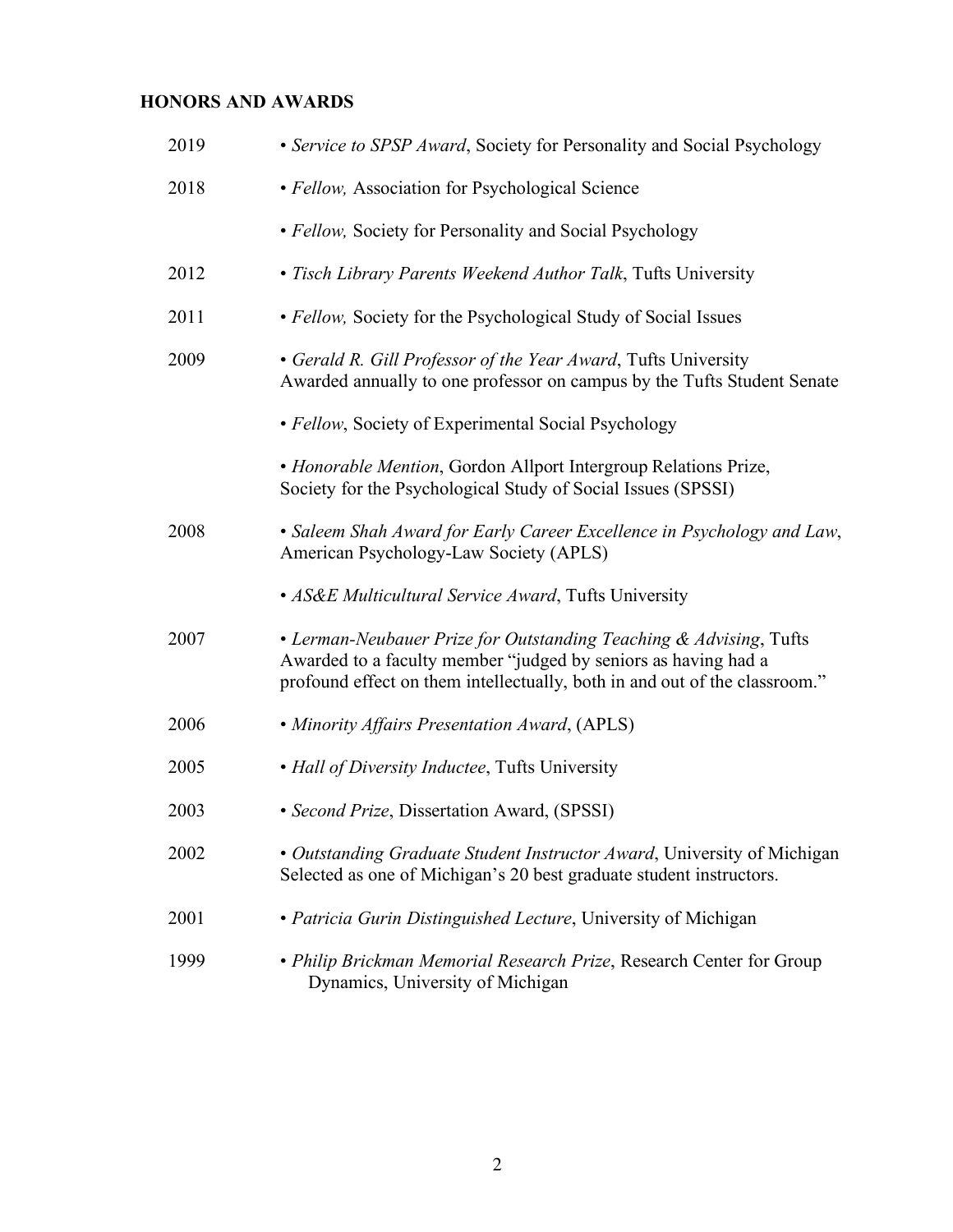### **RESEARCH GRANTS**

*Principal Investigator* (2018), American Psychological Association Summer Undergraduate Psychology Research Experience Program, "Visiting and Early Research Scholars Experiences (VERSE) Program in Psychology." Organized departmental program to provide summer research experience for undergraduates from underrepresented groups. Total award: \$16,663.

*Principal Investigator* (2009-2011), Russell Sage Foundation, "Understanding and Improving Students' Experiences in Racially Diverse College Settings." Total award: \$122,557.

*Principal Investigator* (2006-2008), Russell Sage Foundation, "Evaluating Diversity: The Influence of Racial and Gender Composition on Information Processing and Group Decision Making." Total award: \$97,286.

*Principal Investigator* (2005), Tufts Faculty Research Awards Committee, "Rationalizing Biased Decisions: The Case of Jury Selection." Total award: \$7,000.

#### **BOOKS**

Wade, C., Tavris, C., Sommers, S. R., & Shin, L. M. (2020). *Psychology* (13/e). Pearson: New York, NY.

Aronson, E., Wilson, T. D., & Sommers, S. R. (2019). *Social psychology* (10/e). Pearson: New York, NY.

Wade, C., Tavris, C., Sommers, S. R., & Shin, L. M. (2018). *Invitation to Psychology* (7/e). Pearson: New York, NY.

Aronson, E., Wilson, T. D., Akert, R. M., & Sommers, S. R. (2016). *Social psychology* (9/e). Pearson: New York, NY.

Wertheim, L. J., & Sommers, S. (2016). *This is your brain on sports: The science of underdogs, the value of rivalry, and what we can learn from the t-shirt cannon.* Crown (Random House): New York, NY.

Sommers, S. (2011). *Situations matter: Understanding how context transforms your world.* Riverhead (Penguin): New York, NY.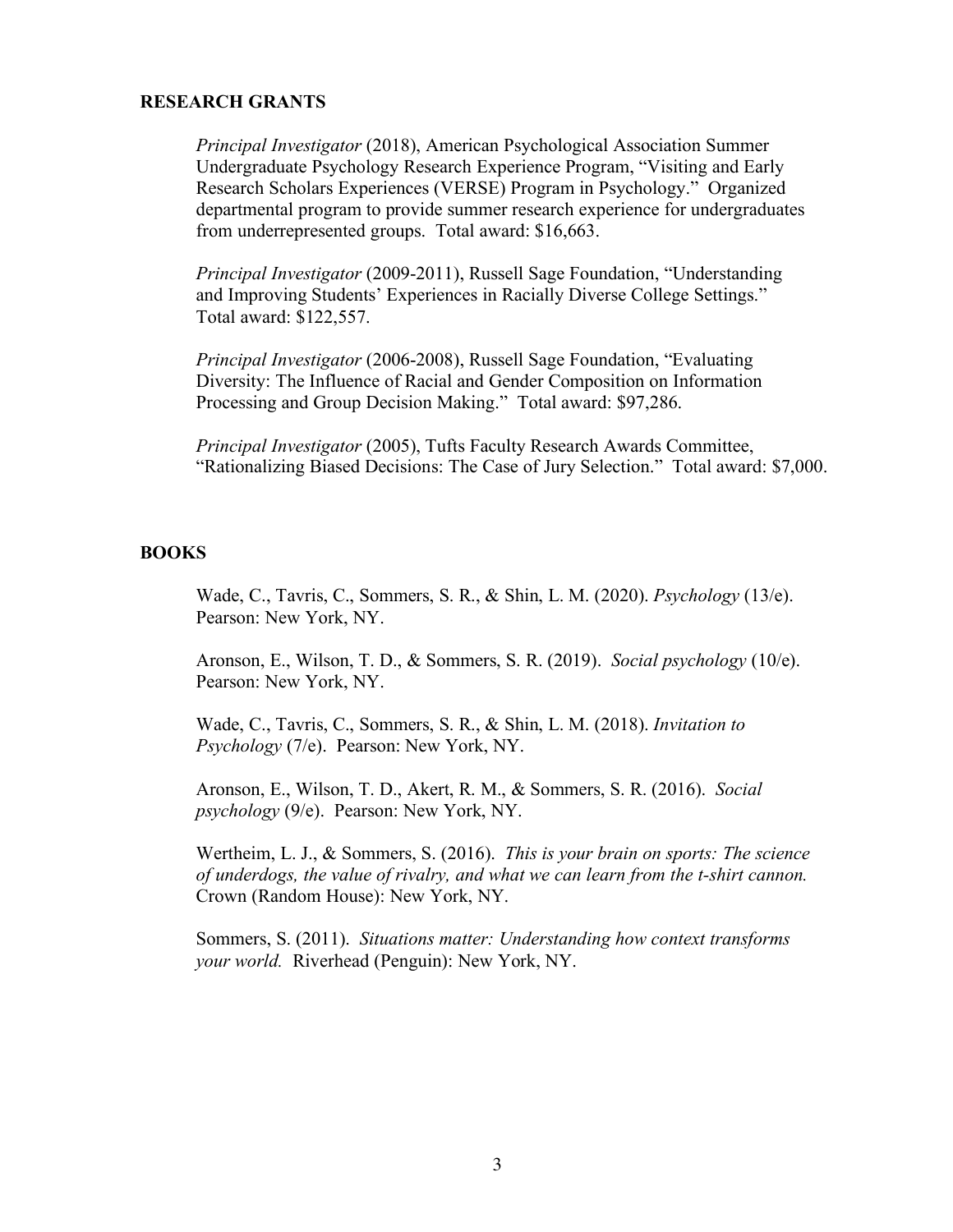### **BOOK CHAPTERS**

\* = Tufts Graduate Student  $#$  = Tufts Undergraduate Student

Marotta, S. A., Howard S. & Sommers, S. R. (2019). Examining implicit racial bias in journalism. In S. Lehrman & V. Wagner (Eds.), *Reporting inequality: Tools and methods for covering race and ethnicity* (pp. 66-81). New York: Routledge*.*

Sommers, S. R. (2017). The public: Engaging a nonscholarly audience. In L. R. Tropp (Ed.), *Making research matter: A psychologist's guide to public engagement* (pp. 41- 56). Washington, DC: American Psychological Association.

Babbitt, L. G., Toosi, N. R., & Sommers, S. R. (2016). A broad and enduring appeal: Unpacking the reasons for endorsing racial color blindness. In H. E. Neville, M. E. Gallardo, & D. W. Sue (Eds.), *The myth of racial color blindness: Manifestations, dynamics, and impact*. Washington, DC: American Psychological Association.

Apfelbaum, E. P., & Sommers, S. R. (2013). Law and diversity: The legalbehavioral science divide in how to define, assess, and counteract bias. In Q. Roberson (Ed.), *Oxford Handbook of Diversity* (pp. 442-457). Oxford, UK: Oxford University Press.

Cohn, E. S., Bucolo, D., & Sommers, S. R. (2011). Race and racism. In B. L. Cutler (Ed.), *Conviction of the innocent: Lessons from psychological research* (pp. 279- 302). Washington, DC: American Psychological Association.

Sommers. S. R. (2008). Beyond information exchange: New perspectives on the benefits of racial diversity for group performance. In E. A. Mannix, M. A. Neale, & K. W. Phillips (Eds.), *Research on Managing Groups and Teams* (Volume 11; pp. 195-220). Elsevier Science Press: Oxford, UK.

Sommers, S. R., & \*Adekanmbi, O. O. (2008). Race and juries: An experimental psychology perspective. In S. Jones, J. Cardi, & G. Parks (Eds.), *Critical race realism: Intersections of psychology, race, and law* (pp. 78-93). New York: New Press.

Sommers, S. R. Juries and race. (2007). In B. L. Cutler (Ed.), *Encyclopedia of Psychology and Law*. Thousand Oaks, CA: Sage.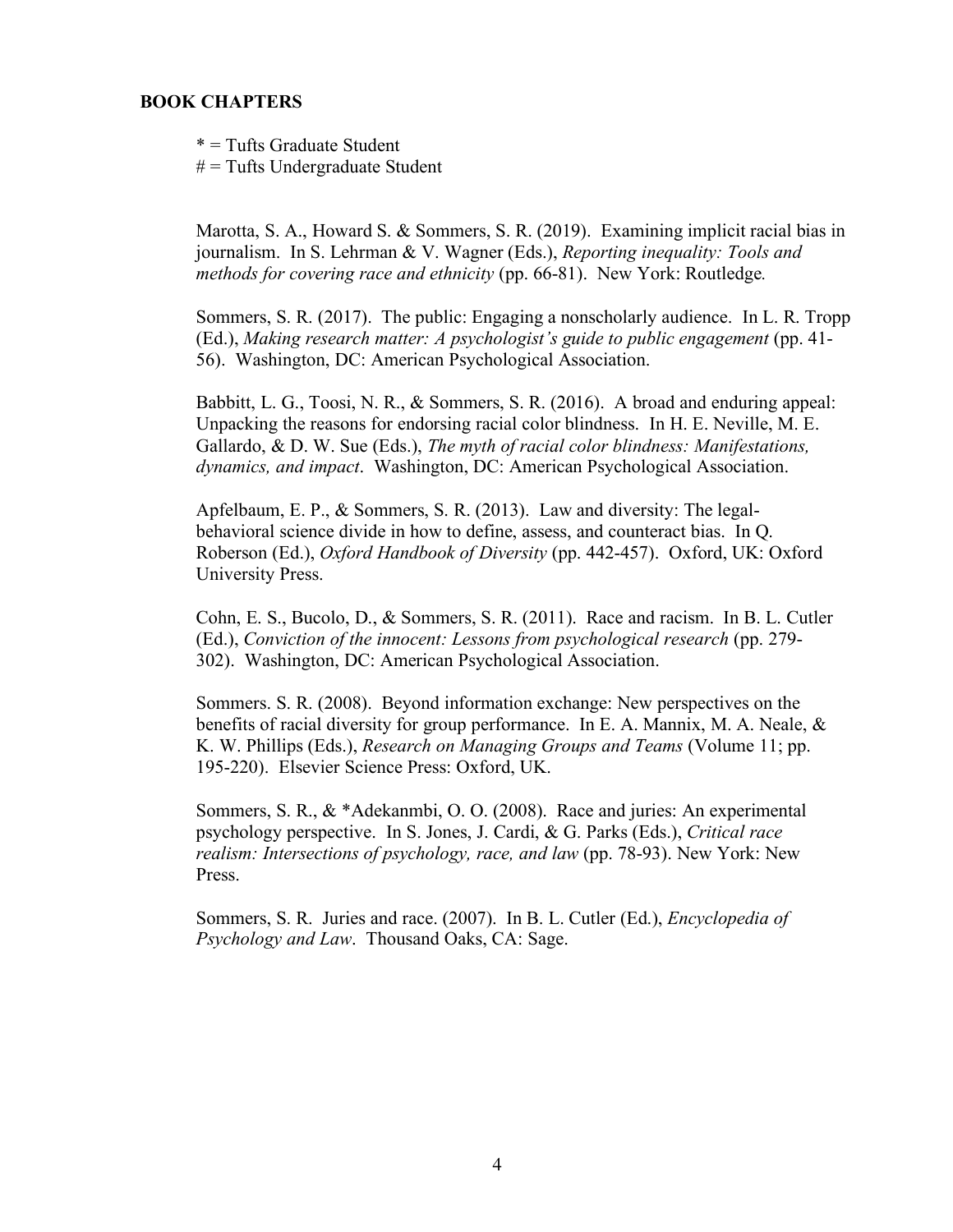### **JOURNAL PUBLICATIONS**

\* = Tufts Graduate Student

 $#$  = Tufts Undergraduate Student

Cooley, E., Hester, N., Cipolli, W., Rivera, L. I., Abrams, K., \*Pagan, J., Sommers, S. R., & Payne, B. K. (2019). Racial biases in officers' decisions to frisk are amplified for Black people stopped among groups leading to similar biases in searches, arrests, and use of force. *Social Psychological and Personality Science*. https://doi.org/10.1177/1948550619876638

Howard, S., Thomas, A. K., & Sommers, S. R. (2019). "They all still look the same to me": Navon processing and the cross-race effect. *Journal of Cognitive Psychology*, *31*, 839-851. https://doi.org/10.1080/20445911.2019.1679156

Gaither, S. E., Chen, J. M., & Pauker, K., & Sommers, S. R. (2019). At face value: Psychological outcomes differ for real vs. Facegen multiracial faces. *Journal of Social Psychology*, *159*, 592-610. https://doi.org/10.1080/00224545.2018.1538929

Gaither, S. E., Toosi, N. R., Babbitt, L. G., & Sommers, S. R. (2019). Exposure to biracial faces reduces colorblindness. *Personality and Social Psychology Bulletin*, *45*, 54-66. https://doi.org/10.1177/0146167218778012

Sommers, S. R., Shin, L. M., #Greenebaum, S. L., #Merker, J., & #Sanders, A. S. (2019). Quasi-experimental and experimental assessment of electronic textbook experiences: Student perceptions and test performance. *Scholarship of Learning and Teaching in Psychology*, *5*, 11-22. http://dx.doi.org/10.1037/stl0000129

Babbitt, L. G., Gaither, S. E., Toosi, N. R., & Sommers, S. R. (2018). The role of gender in meta-stereotypes and stereotypes. *Social Cognition*, *36*, 589-601. https://doi.org/10.1521/soco.2018.36.5.589

Gaither, S. E., Babbitt, L. G., & Sommers, S. R. (2018). Resolving racial ambiguity in social interactions. *Journal of Experimental Social Psychology*, *76*, 259-269. https://doi.org/10.1016/j.jesp.2018.03.003

Howard, S. & Sommers, S.R. (2018). White religious iconography increases anti-Black attitudes. *Psychology of Religion and Spirituality.* http://dx.doi.org/10.1037/rel0000144

Gaither, S. E., Apfelbaum, E. A., Birnbaum, H. J., Babbitt, L. G., & Sommers, S. R. (2017). Mere membership in racially diverse groups reduces conformity. *Social Psychological and Personality Science*. https://doi.org/10.1177/1948550617708013

Howard, S., & Sommers, S. R. (2017). Exposure to White religious iconography influences Black individuals' intragroup and intergroup attitudes. *Cultural Diversity and Ethnic Minority Psychology*, *23*, 508-515. http://dx.doi.org/10.1037/cdp0000152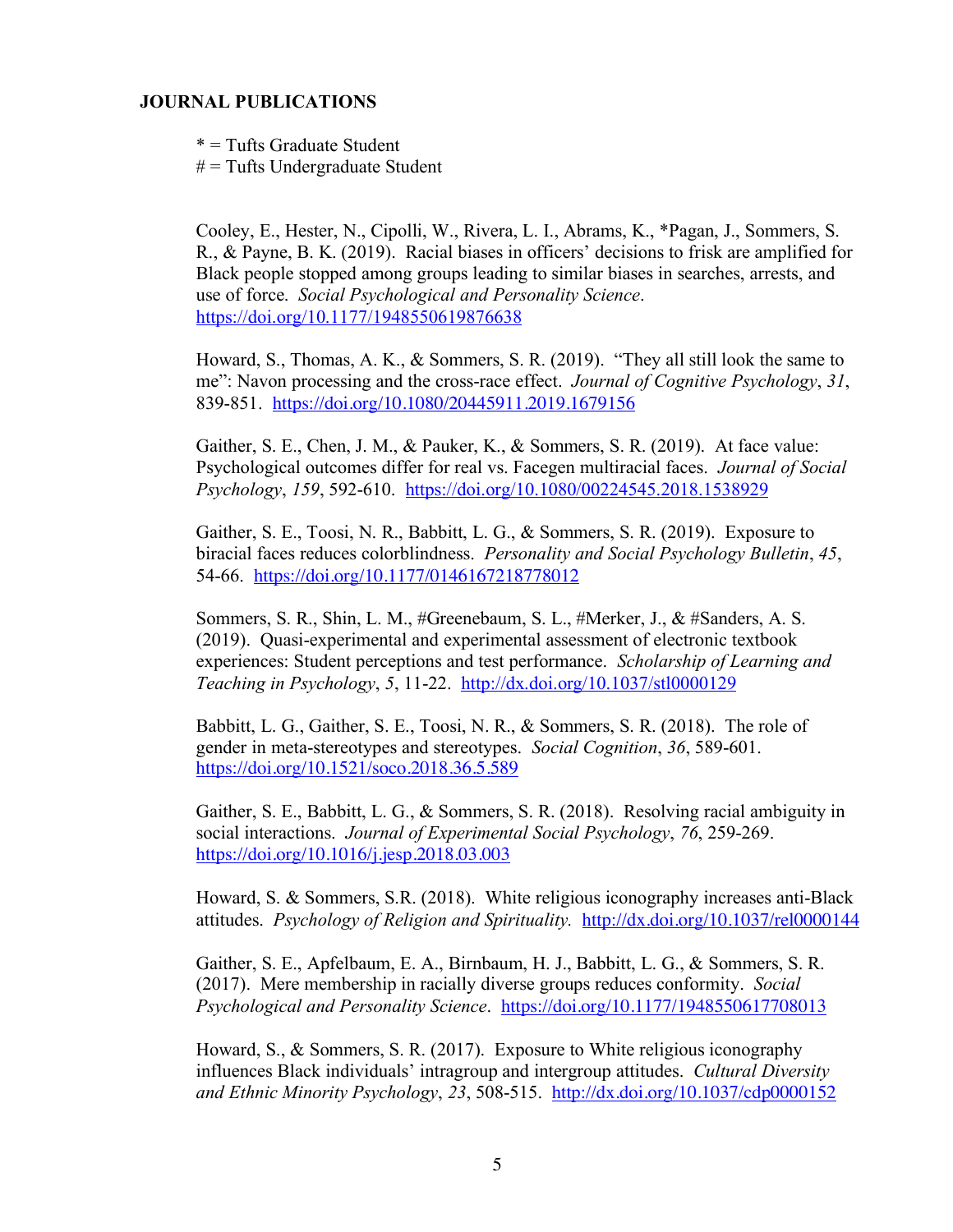Gaither, S. E., Pauker, K., Slepian, M. L., & Sommers, S. R. (2016). Social belonging motivates categorization of racially ambiguous faces. *Social Cognition*, *34*, 97-118. https://doi.org/10.1521/soco.2016.34.2.97

Gaither, S. E., Remedios, J. D., Schultz, J. R., Maddox, K. B., & Sommers, S. R. (2016). Examining the effects of I-sharing for future White-Black interactions. *Social Psychology*, *47*, 125-135. https://doi.org/10.1027/1864-9335/a000264

Maddox, K. B., & Sommers, S. R. (2016). Implicit bias in daily perceptions and legal judgments. *University of Michigan Journal of Law Reform*, *50*, 723-736.

Richeson, J. A., & Sommers, S. R. (2016). Toward a social psychology of race and race relations for the 21st Century. *Annual Review of Psychology*, *67*, 439-463. https://doi.org/10.1146/annurev-psych-010213-115115

\*Gaither, S. E., Remedios, J. D., Sanchez, D. T., & Sommers, S. R. (2015). Thinking outside the box: Multiple identity mindsets affect creative problem solving. *Social Psychological and Personality Science*, *6*, 596-603. https://doi.org/10.1177/1948550614568866

\*Gaither, S. E., Remedios, J. D., \*Schultz, J. R., & Sommers, S. R. (2015). Priming White identity elicits stereotype boost for biracial Black/White individuals. *Group Processes and Intergroup Relations*, *18*, 778-787. https://doi.org/10.1177/1368430215570504

\*Howard, S., & Sommers, S. R. (2015). Exploring the enigmatic link between religion and anti-Black attitudes. *Social and Personality Psychology Compass*, *9*, 495-510. https://doi.org/10.1111/spc3.12195

\*Gaither, S. E., Chen, E. E., Corriveau, K. H., Harris, P. L., Ambady, N., & Sommers, S. R. (2014). Monoracial and biracial children: Effects of racial identity saliency on learning and social preferences. *Child Development, 85*, 2299-2316*.*  https://doi.org/10.1111/cdev.12266

\*Gaither, S. E., \*Schultz, J. R., Pauker, K., Sommers, S. R., Maddox, K. B., & Ambady, N. (2014). Essentialist thinking predicts decrements in children's memory for racially-ambiguous faces. *Developmental Psychology*, *50*, 482-488. http://dx.doi.org/10.1037/a0033493

Sommers, S. R., & \*Marotta, S. A. (2014). Racial disparities in legal outcomes: On policing, charging decisions, and criminal trial proceedings. *Policy Insights from Behavioral and Brain Sciences*, *1*, 103-111. https://doi.org/10.1177/2372732214548431

\*Gaither, S. E., & Sommers, S. R. (2013). Honk if you like minorities: Vuvuzela attitudes predict outgroup liking. *International Review for the Sociology of Sport*, *48*, 54-65. https://doi.org/10.1177/1012690211429219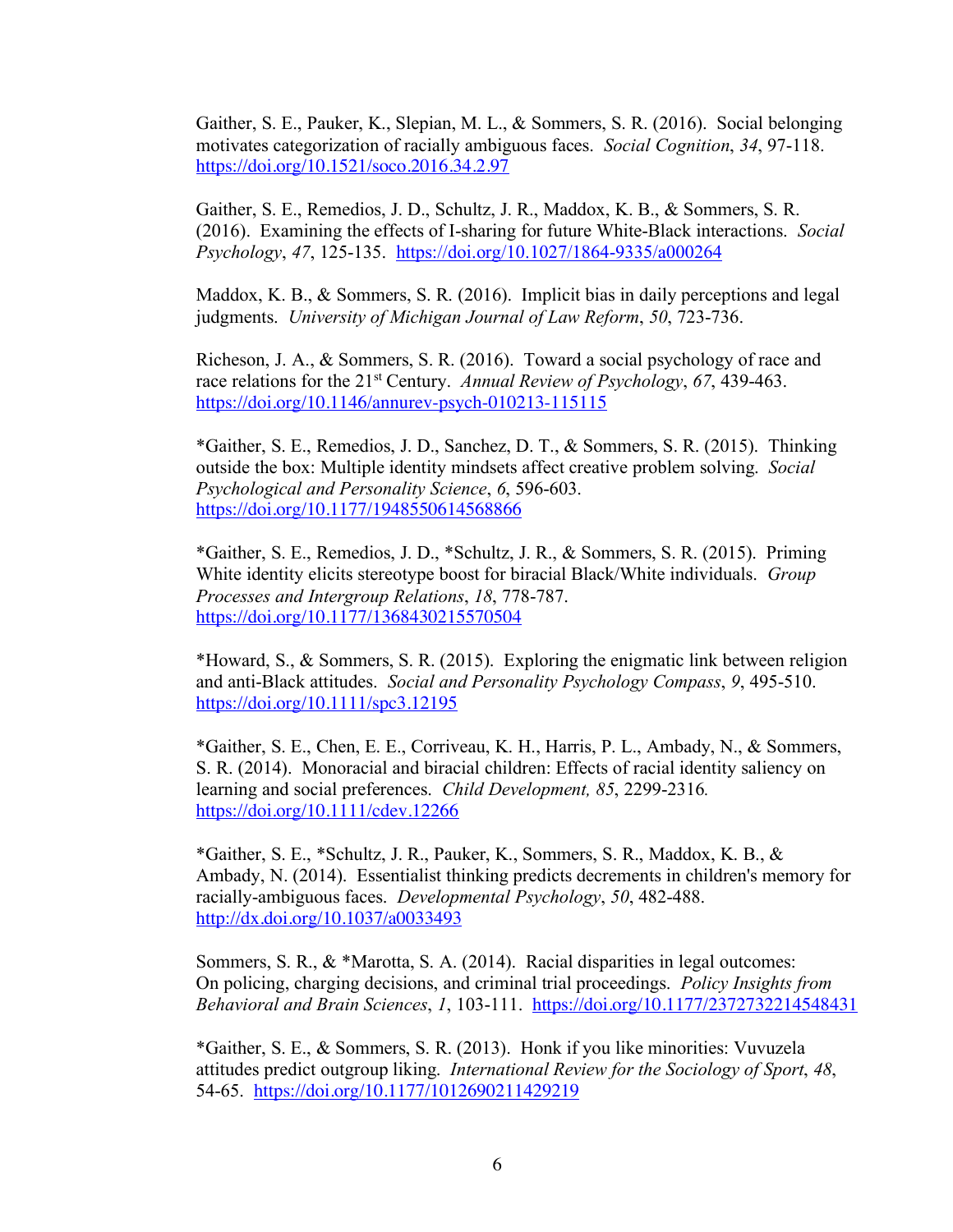\*Gaither, S. E., & Sommers, S. R. (2013). Living with an other-race roommate shapes Whites' behavior in subsequent diverse settings. *Journal of Experimental Social Psychology*, *49*, 272-276. https://doi.org/10.1016/j.jesp.2012.10.020

\*Gaither, S. E., Sommers, S. R., & Ambady, N. (2013). When the half affects the whole: Priming identity for biracial individuals in social interactions. *Journal of Experimental Social Psychology*, *49*, 368-371. https://doi.org/10.1016/j.jesp.2012.12.012

Sommers, S. R. (2013). On the imperfect science of imperfect juries. *Judicature*, *97*, 154-155.

Apfelbaum, E. P., Norton, M. I., & Sommers, S. R. (2012). Racial colorblindness: Emergence, practice, and implications. *Current Directions in Psychological Science*, *21*, 203-209. https://doi.org/10.1177/0963721411434980

\*Toosi, N. R., Sommers, S. R., & Ambady, N. (2012). Getting a word in group-wise: Effects of racial diversity on gender dynamics. *Journal of Experimental Social Psychology*. https://doi.org/10.1016/j.jesp.2012.04.015

\*Toosi, N. R., \*Babbitt, L. G., Ambady, N., & Sommers, S. R. (2012). Dyadic interracial interactions: A meta-analysis. *Psychological Bulletin*, *138*, 1-27. https://doi.org/10.1037/a0025767

\*Babbitt, L. G., & Sommers, S. R. (2011). Framing matters: Contextual influences on interracial interaction. *Personality and Social Psychology Bulletin*, *37*, 1233-1244. https://doi.org/10.1177/0146167211410070

O'Brien, B., Sommers, S. R., & Ellsworth, P. C. (2011). Ask and what shall ye receive? A guide for using and interpreting what jurors tell us. *Journal of Law and Social Change*, *14*, 201-232.

Norton, M. I., & Sommers, S. R. (2011). Whites see racism as a zero-sum game that they are now losing. *Perspectives in Psychological Science*, *6*, 215-218. https://doi.org/10.1177/1745691611406922

\*Apfelbaum, E. P., \*Pauker, K., Sommers, S. R., & Ambady, N. (2010). In blind pursuit of racial equality? *Psychological Science*, *21*, 1587-1592. https://doi.org/10.1177/0956797610384741

Sommers, S. R., & \*Babbitt, L. G. (2010). On the perils of misplaced assumptions: Appreciating the need for diversity science. *Psychological Inquiry*, *21*, 164-167. https://doi.org/10.1080/10478401003752021

\*Apfelbaum, E. P., & Sommers, S. R. (2009). Liberating effects of losing control: When regulatory strategies turn maladaptive. *Psychological Science*, *20*, 139-143. https://doi.org/10.1111/j.1467-9280.2009.02266.x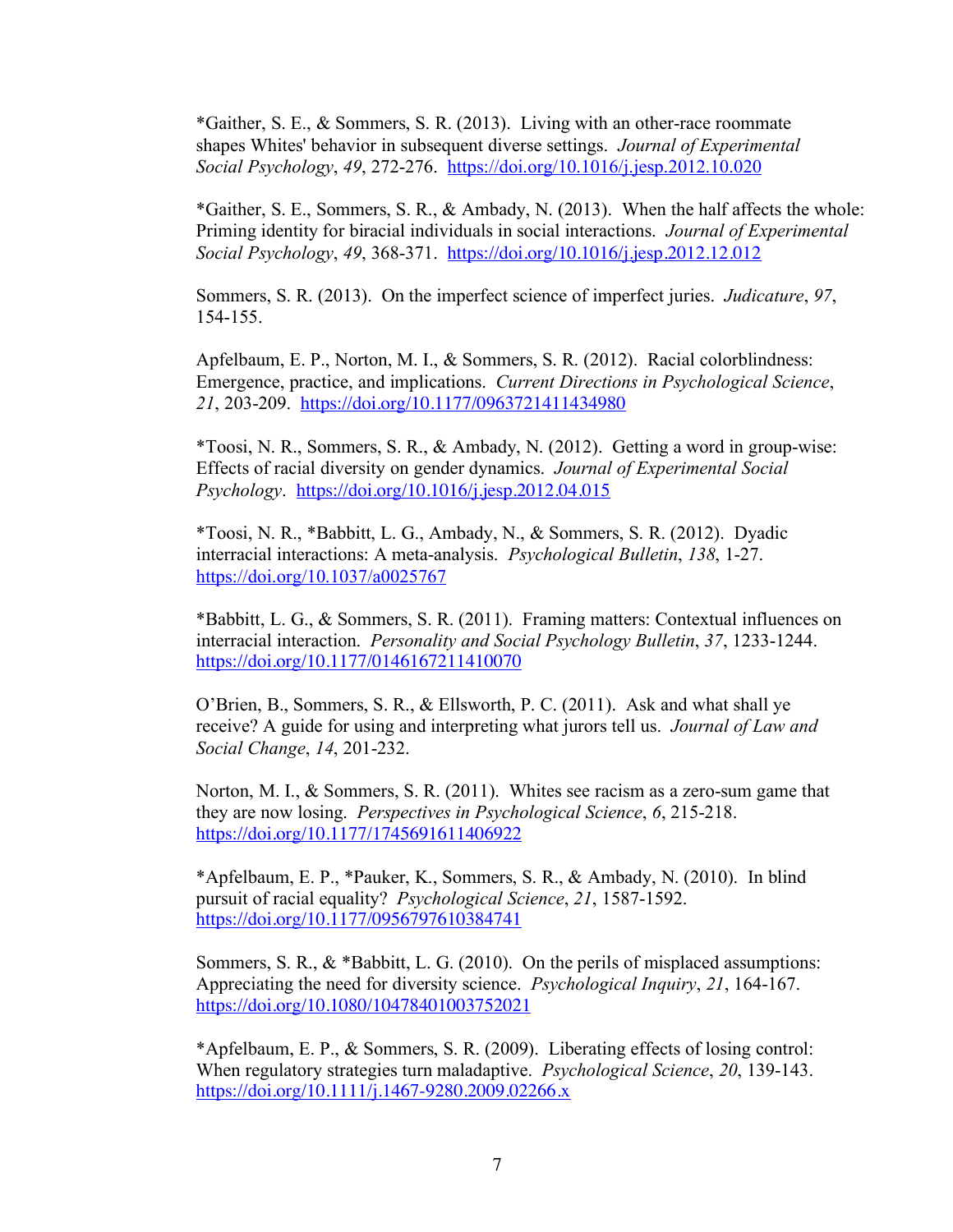Cohn, E. S., Bucolo, D., Pride, M., & Sommers, S. R. (2009). Reducing White juror bias: The role of race salience and racial attitudes. *Journal of Applied Social Psychology*, *39*, 1953-1973. https://doi.org/10.1111/j.1559-1816.2009.00511.x

\*Pauker, K., Ambady, N., Weisbuch, M., Sommers, S. R., Adams, R. B., & Ivcevic, Z. (2009). Not so black and white: Memory for ambiguous group members. *Journal of Personality and Social Psychology*, *96*, 795-810. http://dx.doi.org/10.1037/a0013265

Sommers, S. R., & Ellsworth, P. C. (2009). "Race salience" in juror decision-making: Misconceptions, clarifications, and unanswered questions. *Behavioral Sciences and the Law*, *27*, 599-609. https://doi.org/10.1002/bsl.877

\*Apfelbaum, E. P., \*Pauker, K., Ambady, N., Sommers, S. R., & Norton, M. I. (2008). Learning (not) to talk about race: When older children underperform on social categorization. *Developmental Psychology*, *44*, 1513-1518 https://doi.org/10.1037/a0012835

\*Apfelbaum, E. P., Sommers, S. R., & Norton, M. I. (2008). Seeing race and seeming racist? Evaluating strategic colorblindness in social interaction. *Journal of Personality and Social Psychology*, *95*, 918-932. http://dx.doi.org/10.1037/a0011990

Sommers, S. R. (2008). Determinants and consequences of jury racial diversity: Empirical findings, implications, and directions for future research. *Social Issues and Policy Review*, *2*, 65-102. https://doi.org/10.1111/j.1751-2409.2008.00011.x

Sommers, S. R., & Norton, M. I. (2008). Race and jury selection: Psychological perspectives on the peremptory challenge debate. *American Psychologist*, *63*, 527-539. http://dx.doi.org/10.1037/0003-066X.63.6.527

Sommers, S. R., #Warp, L. S., & #Mahoney, C. C. (2008). Cognitive effects of racial diversity: White individuals' information processing in heterogeneous groups. *Journal of Experimental Social Psychology*, *44*, 1129-1136. https://doi.org/10.1016/j.jesp.2008.01.003

Norton, M. I., Sommers, S. R., & #Brauner, S. (2007). Bias in jury selection: Justifying prohibited peremptory challenges. *Journal of Behavioral Decision Making*, *20*, 467- 479. https://doi.org/10.1002/bdm.571

Sommers, S. R. (2007). On race, judgment, and ideology. *Unbound: Harvard Journal of the Legal Left*, *3*.

Sommers, S. R. (2007). Race and the decision-making of juries. *Legal and Criminological Psychology*, *12*, 171-187. https://doi.org/10.1348/135532507X189687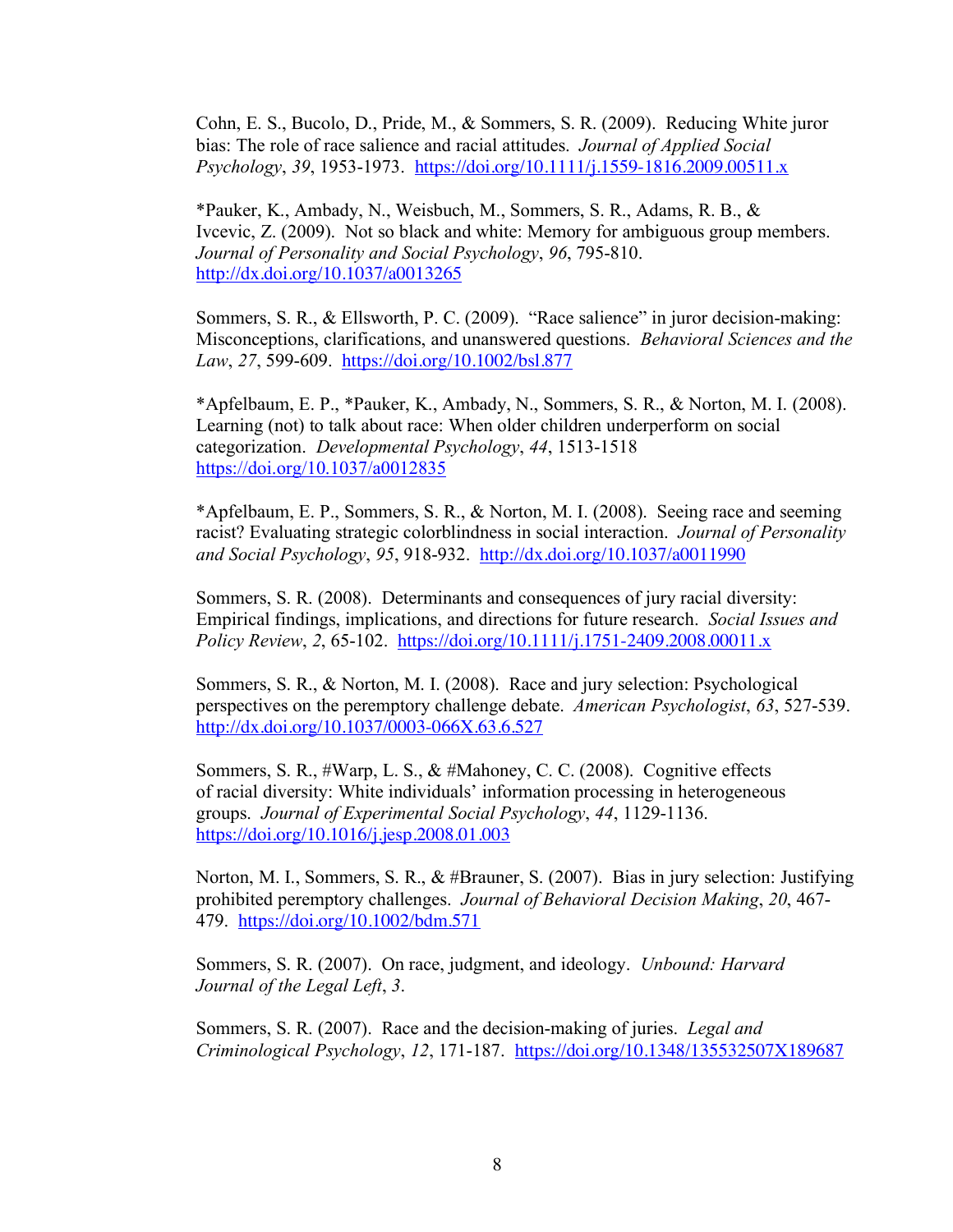Sommers, S. R., & Douglass, A. B. (2007). Context matters: Alibi strength varies according evaluator perspective. *Legal and Criminological Psychology*, *12*, 41-54. https://doi.org/10.1348/135532506X114301

Sommers, S. R., & Norton, M. I. (2007). Race-based judgments, race-neutral justifications: Experimental examination of peremptory use and the *Batson* challenge procedure. *Law and Human Behavior*, *31*, 261-273. https://doi.org/10.1007/s10979- 006-9048-6

Norton, M. I., Sommers, S. R., \*Apfelbaum, E. P., #Pura, N. & Ariely, D. (2006). Colorblindness and interracial interaction: Playing the political correctness game. *Psychological Science*, *17*, 949-953. https://doi.org/10.1111/j.1467-9280.2006.01810.x

Norton, M. I., Sommers, S. R., Vandello, J. A., & Darley, J. M. (2006). Mixed motives and racial bias: The impact of legitimate and illegitimate criteria on decision-making. *Psychology, Public Policy, and Law*, *12*, 36-55. https://doi.org/10.1037/1076-8971.12.1.36

Sommers, S. R. (2006). On racial diversity and group decision-making: Identifying multiple effects of racial composition on jury deliberations. *Journal of Personality and Social Psychology*, *90*, 597-612. https://doi.org/10.1037/0022-3514.90.4.597

Sommers, S. R., \*Apfelbaum, E. P., \*Dukes, K. N., \*Toosi, N., & \*Wang, E. J. (2006). Race and media coverage of Hurricane Katrina: Analysis, implications, and future research questions. *Analyses of Social Issues and Public Policy*, *6*, 39-55. https://doi.org/10.1111/j.1530-2415.2006.00103.x

Sommers, S. R., & Norton, M. I. (2006). Lay theories about White racists: What constitutes racism (and what doesn't). *Group Processes and Intergroup Relations*, *9*, 117-138. https://doi.org/10.1177/1368430206059881

Crocker, J., Luhtanen, R. K., & Sommers, S. R. (2004). Contingencies of self-worth: Progress and prospects. *European Review of Social Psychology*, *15*, 133-181. https://doi.org/10.1080/10463280440000017

Sommers, S. R., & Ellsworth, P. C. (2003). How much do we really know about race and juries? A review of social science theory and research. *Chicago-Kent Law Review*, *78*, 997-1031.

Crocker, J., Sommers, S. R., & Luhtanen, R. K. (2002). Hopes dashed and dreams fulfilled: Contingencies of self-esteem and the graduate school admissions process. *Personality and Social Psychology Bulletin*, *28*, 1275-1286. https://doi.org/10.1177/01461672022812012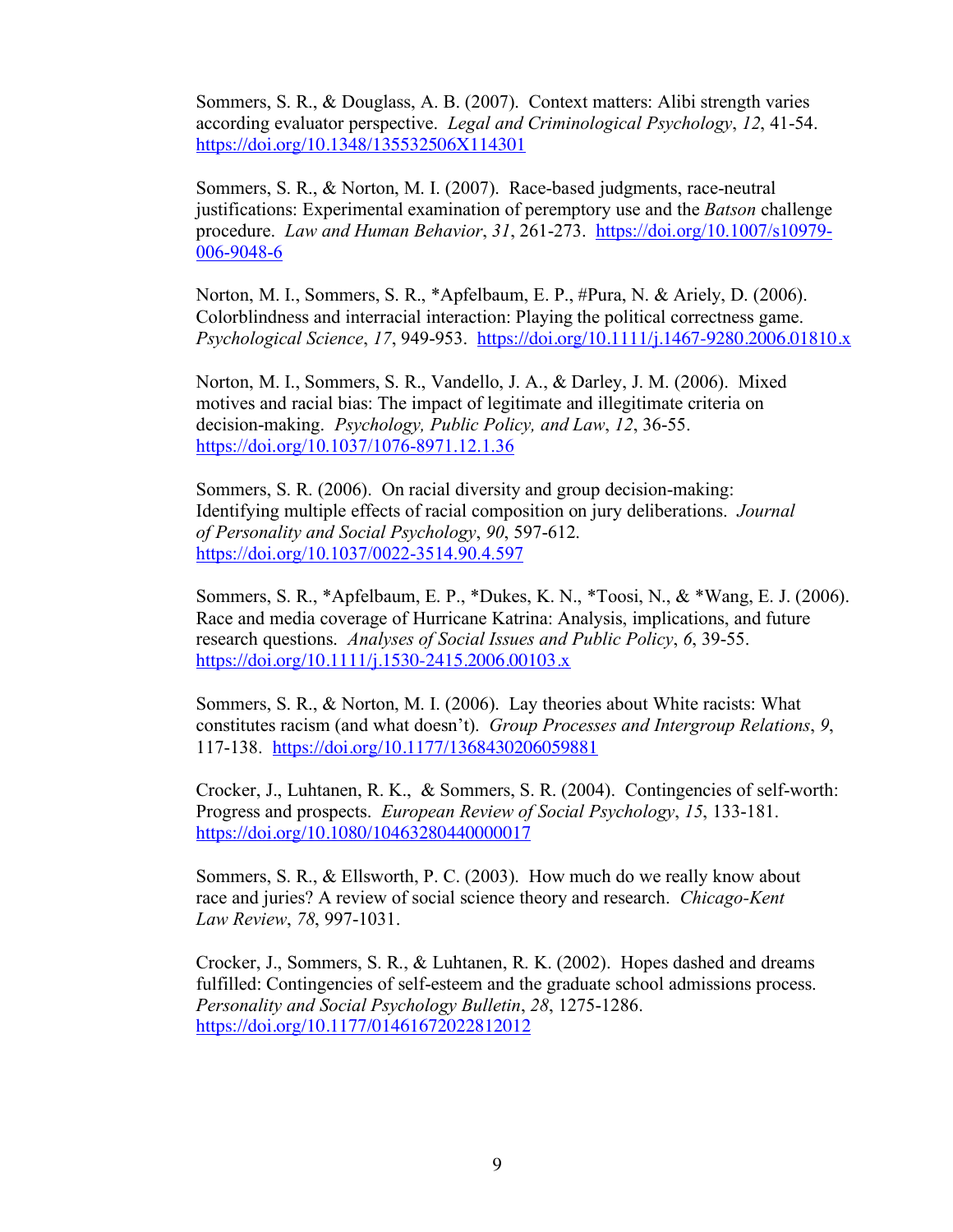Sommers, S. R., & Ellsworth, P. C. (2001). White juror bias: An investigation of racial prejudice against Black defendants in the American courtroom. *Psychology, Public Policy, and Law, 7, 201-229.* https://doi.org/10.1037/1076-8971.7.1.201

Sommers, S. R., & Kassin, S. M. (2001). On the many impacts of inadmissible testimony: Selective compliance, need for cognition, and the overcorrection bias. *Personality and Social Psychology Bulletin*, *27*, 1368-1377. https://doi.org/10.1177/01461672012710012

Sommers, S. R., & Ellsworth, P. C. (2000). Race in the courtroom: Perceptions of guilt and dispositional attributions. *Personality and Social Psychology Bulletin*, *26*, 1367- 1379. https://doi.org/10.1177/0146167200263005

Bradfield, A. L., & Sommers, S. R. (1998). International perspectives in psycholegal research: Review of "Psychology and Law" by A. Kapardis. *Contemporary Psychology*, *43*, 792-794.

Fein, S., Morgan, S. J., Norton, M. I., & Sommers, S. R. (1997). Hype and suspicion: Effects of pretrial publicity, race, and suspicion on jurors' verdicts. *Journal of Social Issues, 53,* 487-502*.* https://doi.org/10.1111/j.1540-4560.1997.tb02124.x

Kassin, S. M., & Sommers, S. R. (1997). Inadmissible testimony, instructions to disregard, and the jury: Substantive versus procedural considerations. *Personality and Social Psychology Bulletin*, *23*, 1046-1054. https://doi.org/10.1177/01461672972310005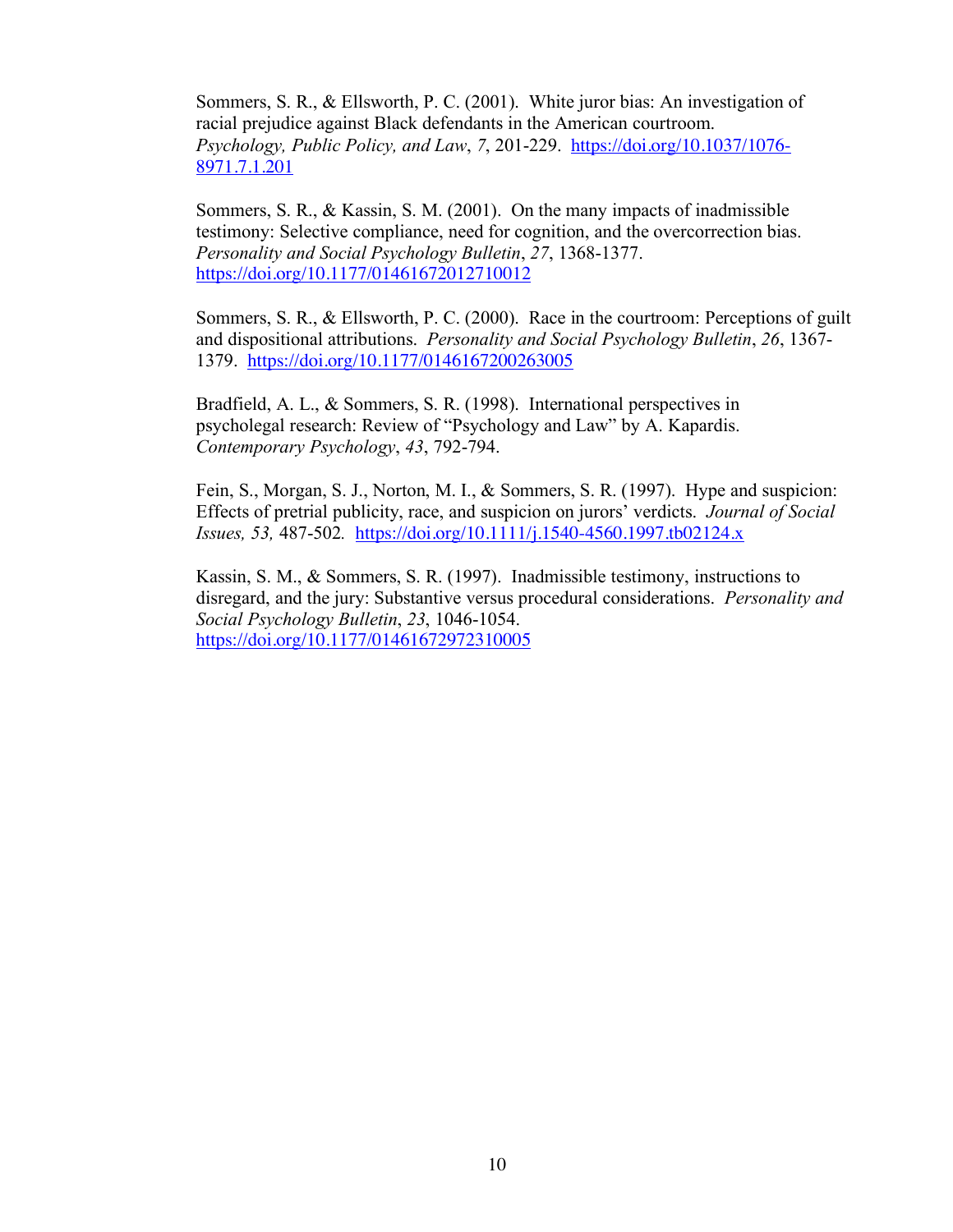### **INVITED COLLOQUIA**

- 2019 Brookline Center for Community Mental Health, Brookline, MA.
	- Berggruen Institute, Future of Democracy Program, Palo Alto, CA.
	- University of Maine Stanley Sue Distinguished Lecture, Orono, Maine.
- 2018 Massachusetts Psychological Association Conference, Norwood, MA.
- 2017 Duke University, Department of Psychology, Durham, NC. • Loyola University, New Orleans, LA.
- 2016 Fenway Park Writers Series, Boston, MA.
	- National Institute for Teaching of Psychology Conference, St. Petersburg, FL.
	- Society for the Teaching of Psychology Conference, Decatur, GA.
	- Student Association for Law & Mind Sciences, Harvard Law, Cambridge, MA.
	- Tufts University Athletics Alumni Association, Medford, MA.
	- Tufts University Athletics Board of Advisors, Medford, MA.
- 2015 Brooklyn Law School, Center for Law, Language and Cognition, Brooklyn, NY.
	- Child Abuse in Law and Medicine Conference, University of Michigan, Ann Arbor, MI.
	- Misericordia University, Center for Excellence in Teaching and Learning, on-line conference.
	- SPSP Teaching Pre-Conference, Long Beach, CA.
	- University of Michigan, Department of Psychology, Ann Arbor, MI.
- 2014 Applied Psychology Keynote Address, EPA Annual Conference, Boston, MA.
	- Hazel Dick Leonard Interdisciplinary Symposium, Simmons College, Boston, MA.
	- University of Pennsylvania School of Nursing, Center for Health Equity Research, Philadelphia, PA.
	- Workforce Live HR Event, Boston, MA.
- 2013 Human Resources Leadership Forum, Boston, MA.
	- Maine Trial Lawyers Association, Freeport, ME.
	- University of Massachusetts, Department of Psychology, Amherst, MA.
- 2012 Barack Obama and American Democracy Conference, Fletcher School of Diplomacy, Tufts University, Medford, MA.
	- Boston Children's Hospital, Management Grand Rounds, Boston, MA.
	- *Compliance Week* Annual Conference, Washington, DC.
	- Implicit Racial Bias Across the Law Conference, Harvard Law School, Cambridge, MA.
	- Investigative Reporters and Editors Conference, Boston, MA.
	- Lumpkin Family Foundation Annual Conference, Cape May, NJ.
	- TEDx, Somerville, MA.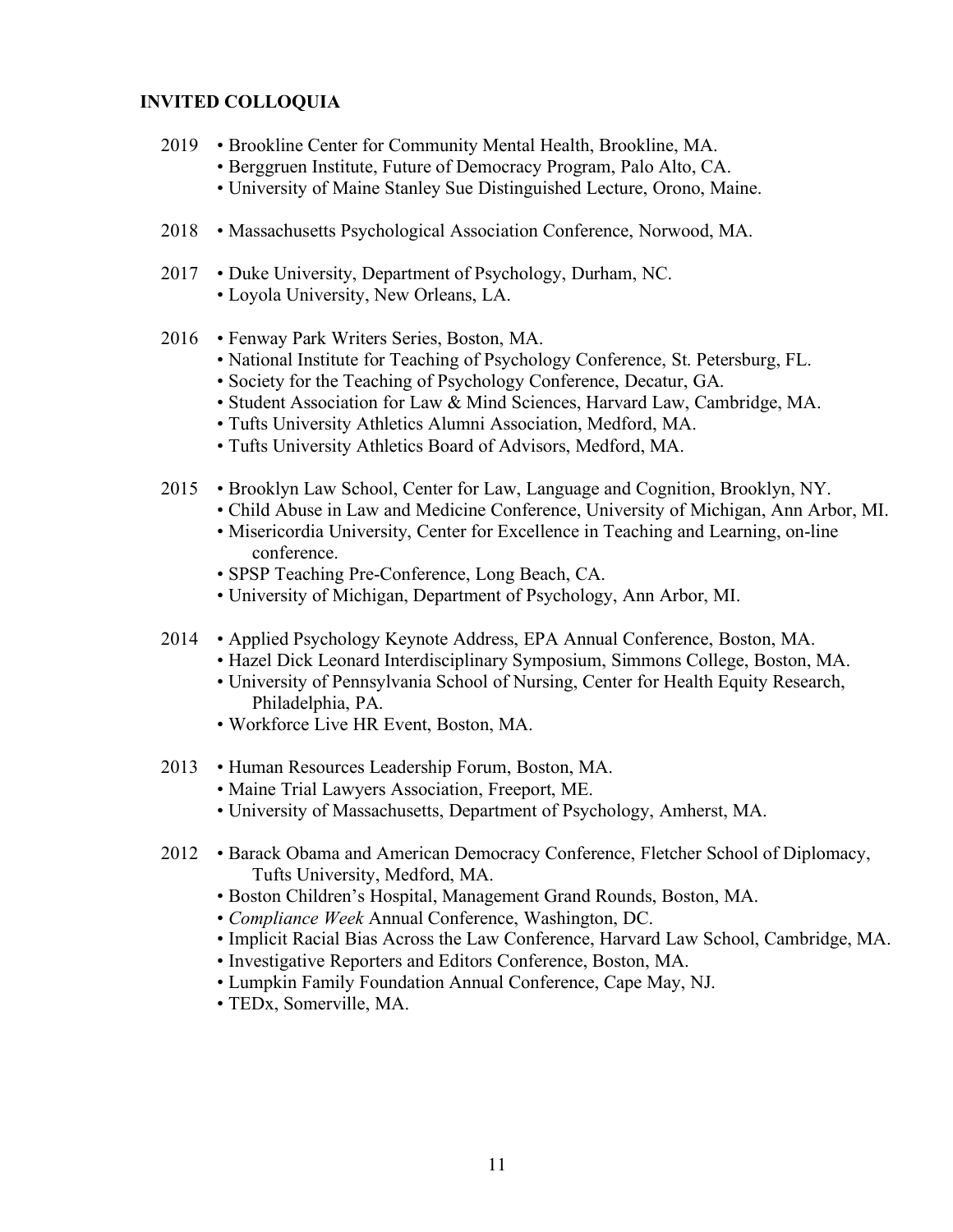- 2011 California Polytechnical State University, San Luis Obispo, CA.
	- Claremont McKenna College, Athenaeum Series, Claremont, CA.
	- Cornell University, Law, Psychology, & Human Development Series, Ithaca, NY.
	- Harvard Business School, Negotiation, Organizations & Markets Unit, Cambridge, MA.
	- Michigan State Law Review Symposium, East Lansing, MI.
	- Roger Williams University, Department of Psychology, Bristol, RI.
	- SPSP Conference Graduate Student Council Symposium, San Antonio, TX.
	- University of Pennsylvania School of Nursing, Center for Health Equity Research, Philadelphia, PA.
- 2010 Alumni Fund Webinar, Tufts University, Medford, MA.
	- Student Association for Law & Mind Sciences, Harvard Law, Cambridge, MA.
	- Symposium on Crime and Justice, University at Albany, Albany, NY.
- 2009 American Psychology-Law Society, Saleem Shah Lecture, San Antonio, TX
	- Emory University, Goizueta Business School, Atlanta, GA
	- Florida International University, Department of Psychology, Miami, FL
	- Harvard Business School, Conference on Race & Inequality, Cambridge, MA
	- University of Massachusetts, Department of Psychology, Amherst, MA
- 2008 Harvard Learning Innovations Laboratory, Cambridge, MA
	- Law and Society Association, Empirical Methods Roundtable, Montreal, QC
	- Williams College, Department of Psychology, Williamstown, MA
- 2007 American Bar Foundation, Chicago, IL
	- American Society of Trial Consultants, Boston, MA
	- M.I.T. Sloan School of Management, Cambridge, MA
	- Northeastern University, Department of Psychology, Boston, MA
	- SPSP Justice Pre-Conference, Memphis, TN
	- University of Connecticut, Department of Psychology, Storrs, CT
	- University of Texas at El Paso, Department of Psychology, El Paso, TX
	- Yale University, Department of Psychology, New Haven, CT
- 2006 Rutgers University, Department of Psychology, New Brunswick, NJ
	- Psychology and Social Justice Conference, Tufts University, Medford, MA
	- Osher Lifelong Learning Institute, Tufts University, Medford, MA
- 2005 Harvard University, Department of Psychology, Cambridge, MA
	- University of Massachusetts, Department of Psychology, Amherst, MA
		- University of New Hampshire, Justice Studies Program, Durham, NH
- 2004 Dartmouth College, Department of Psychology, Hanover, NH • New England Social Psychological Association Conference, Storrs, CT
- 2003 Northeastern University, Department of Psychology, Boston, MA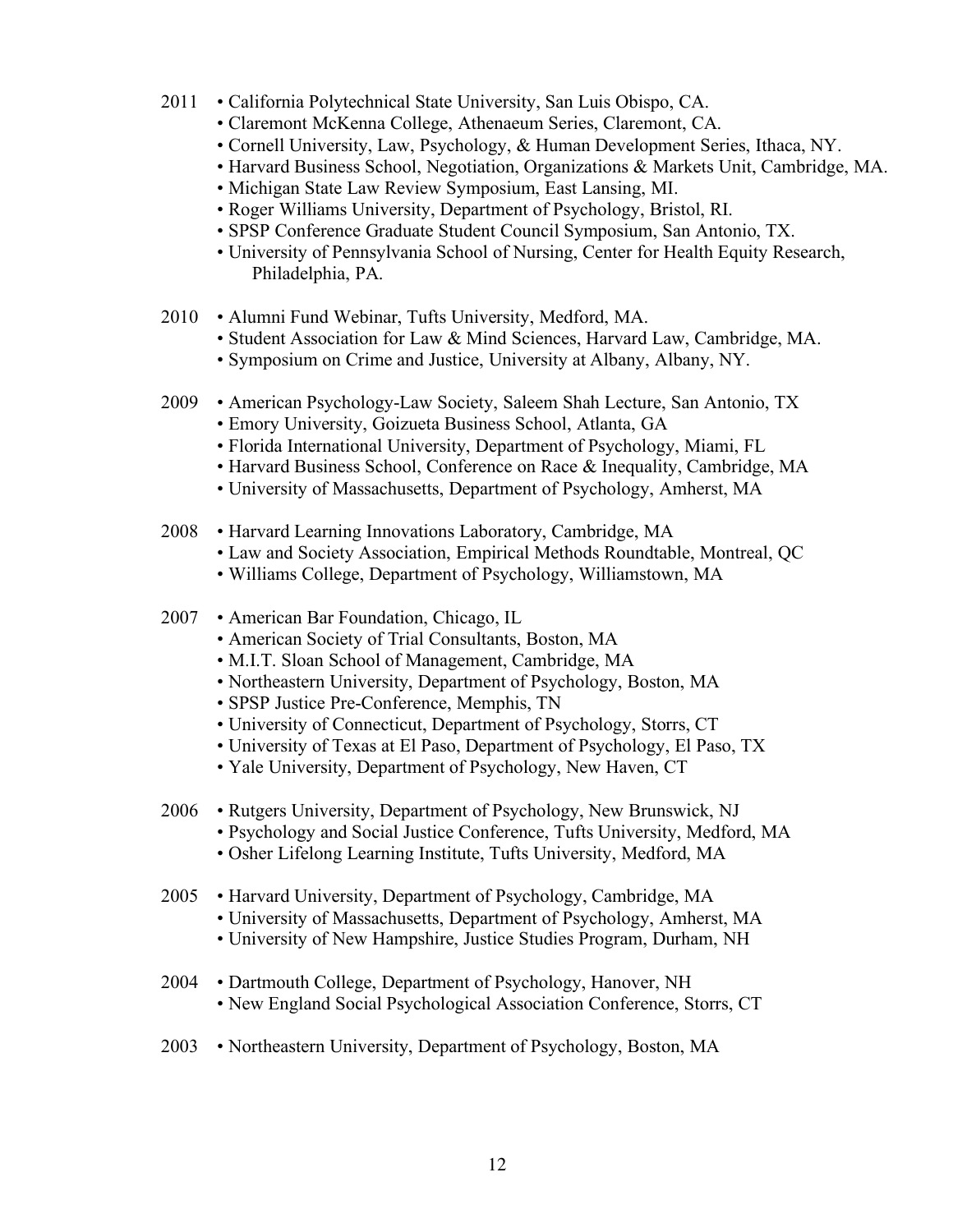- 2002 Criminal Justice Professionals' Forum, Wayne State University, Detroit, MI
	- Criminal Defense Attorneys of Michigan, Traverse City, MI
	- Judges of the Eastern District Court of Michigan, Detroit, MI

### **CONFERENCE PRESENTATIONS**

- \* = Tufts Graduate Student
- $#$  = Tufts Undergraduate Student

\*Pagan, J., & Sommers, S. R. (February, 2020). Perceptions of police legitimacy: Understanding the impact of police body-worn cameras from a civilian's perspective. Paper presented at the annual meeting of the Society for Personality and Social Psychology, New Orleans, LA.

\*Rasmussen, R., & Sommers, S. R. (February, 2020). Holding a stigmatized identity in one domain predicts greater perception of discrimination in other domains. Poster presented at the annual meeting of the Society for Personality and Social Psychology, New Orleans, LA.

Shin, L. M. & Sommers, S. R. (January, 2020). How do students use an e-text? Experimental investigation of reading practices and testing outcomes. Paper presented at the annual meeting of the National Institute on the Teaching of Psychology, St. Petersburg, FL.

Howard, S., & Sommers, S. R. (February, 2019). Exposure to White Christian iconography influences anti-Black bias. Paper presented at the annual meeting of the Society for Personality and Social Psychology, Portland, OR.

\*Pagan, J., & Sommers, S. R. (February, 2019). The role of police body cameras: Community attitudes during police encounters. Poster presented at the annual meeting of the Society for Personality and Social Psychology, Portland, OR.

\*Rasmussen, R., & Sommers, S. R. (February, 2019). Effects of inequity framing on support for inequity-mitigating policies. Poster presented at the annual meeting of the Society for Personality and Social Psychology, Portland, OR.

Gordon, L. T., #Harvey, C., Sommers, S. R., Bulevich, J. B., & Thomas, A. K. (November, 2018). Cross-race interactions and the social contagion of memory. Poster presented at the annual meeting of the Psychonomic Society, New Orleans, LA.

Marotta, S. & Sommers, S. R. (March, 2018). (Un)swayed: Using information to counter the influence of metaphors on political attitudes. Poster presented at the annual meeting of the Society for Personality and Social Psychology, Atlanta, GA.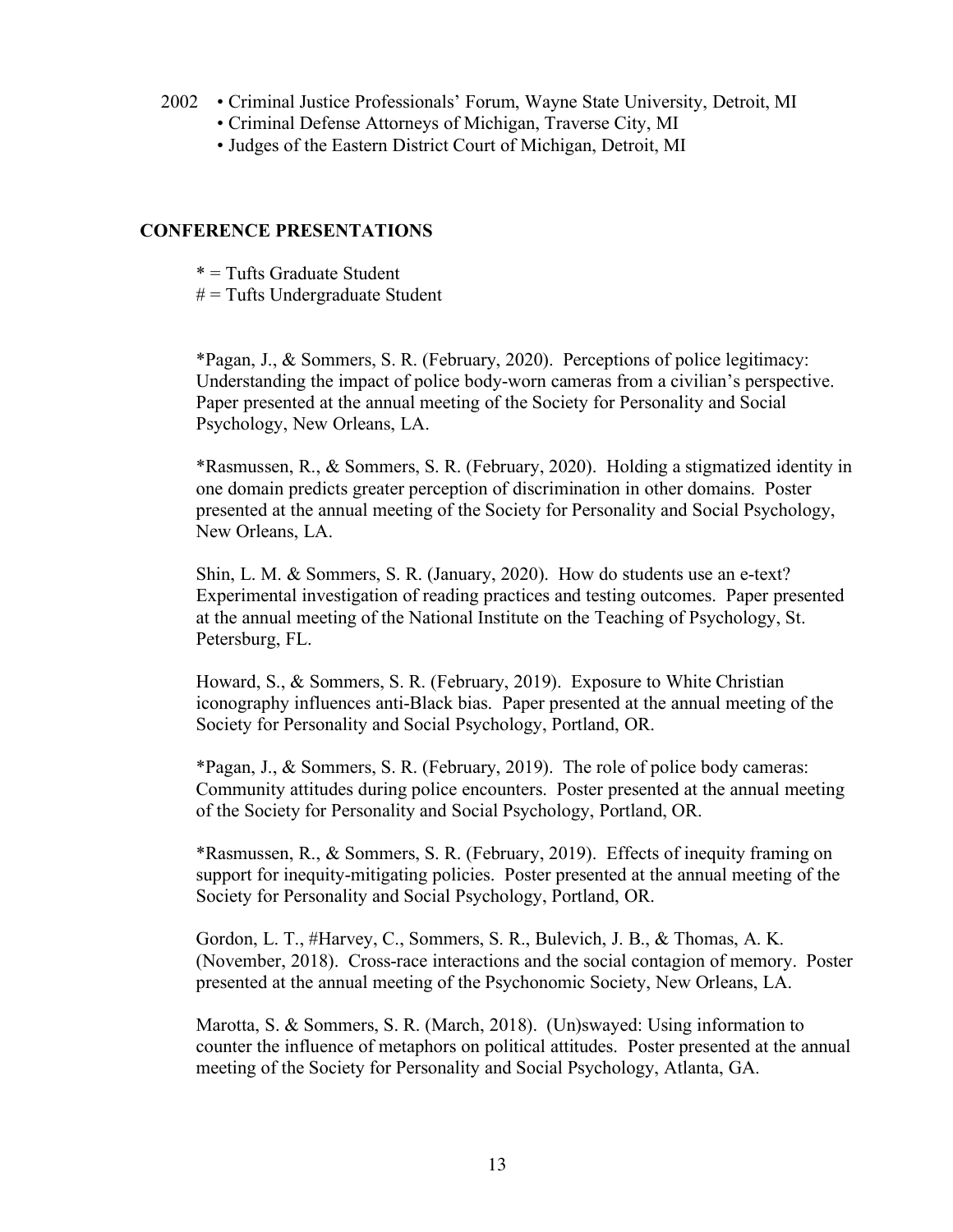Marotta, S. & Sommers, S. R. (May, 2018). Framing the change: How metaphors influence attitudes toward diversity policies in the face of racial shift. Paper presented at the annual meeting of the Association for Psychological Science, San Francisco, CA.

\*Pagan, J. & Sommers, S.R. (March, 2018). "Justifiable" use of force: Effects of race on perceptions of police (mis)conduct. Poster presented at the annual meeting of the Society for Personality and Social Psychology, Atlanta, GA.

\*Rasmussen, R. & Sommers, S. R. (March, 2018). Historical knowledge increases desire to discuss race. Poster presented at the annual meeting of the Society for Personality and Social Psychology, Atlanta, GA.

Shin, L. M., & Sommers, S. R. (January, 2018). Teaching in the e-book era: Assessing student apprehension, comprehension, and engagement. Paper presented at the annual meeting of the National Institute on the Teaching of Psychology, St. Petersburg, FL.

Frasca, T., Gaither, S. E., Babbitt, L. G., Toosi, N. R., & Sommers, S. R. (January, 2017). The role of gender in Black/White interracial interactions. Poster presented at the annual meeting of the Society for Personality and Social Psychology, San Antonio, TX.

Gaither, S. E., Remedios, J., & Sommers, S. R. (January, 2017). On not detecting biracial identity: The role of phenotypicality and biracial identification. Paper presented at the annual meeting of the Society for Personality and Social Psychology, San Antonio, TX.

Shin, L. M., & Sommers, S. R. (October, 2017). Quasi-experimental and experimental assessment of the influence of an electronic text on student learning outcomes. Paper presented at the annual meeting of the Society for the Teaching of Psychology, San Antonio, TX.

\*Marotta, S. A & Sommers, S. R. (January 2017). Literally it's not a race: The effects of metaphoric framing on attitudes toward diversity policies in the face of racial shift. Poster presented at the annual meeting of the Society for Personality and Social Psychology, San Antonio, TX.

Gaither, S.E ., Babbitt, L., & Sommers, S. R. (September, 2016). Knowing is half the battle: Biracial identity and racial ambiguity in social interactions. Paper presented at the annual meeting of the Society for Experimental Social Psychology, Santa Monica, CA.

Gaither, S. E., Remedios, J., Sanchez, D., Sommers, S. R., Fan, S., & Kinzler, K. (September, 2016). A multiple identity mind-set affects flexible thinking in adult and child populations. Paper presented at the annual meeting of the Society for Experimental Social Psychology, Santa Monica, CA.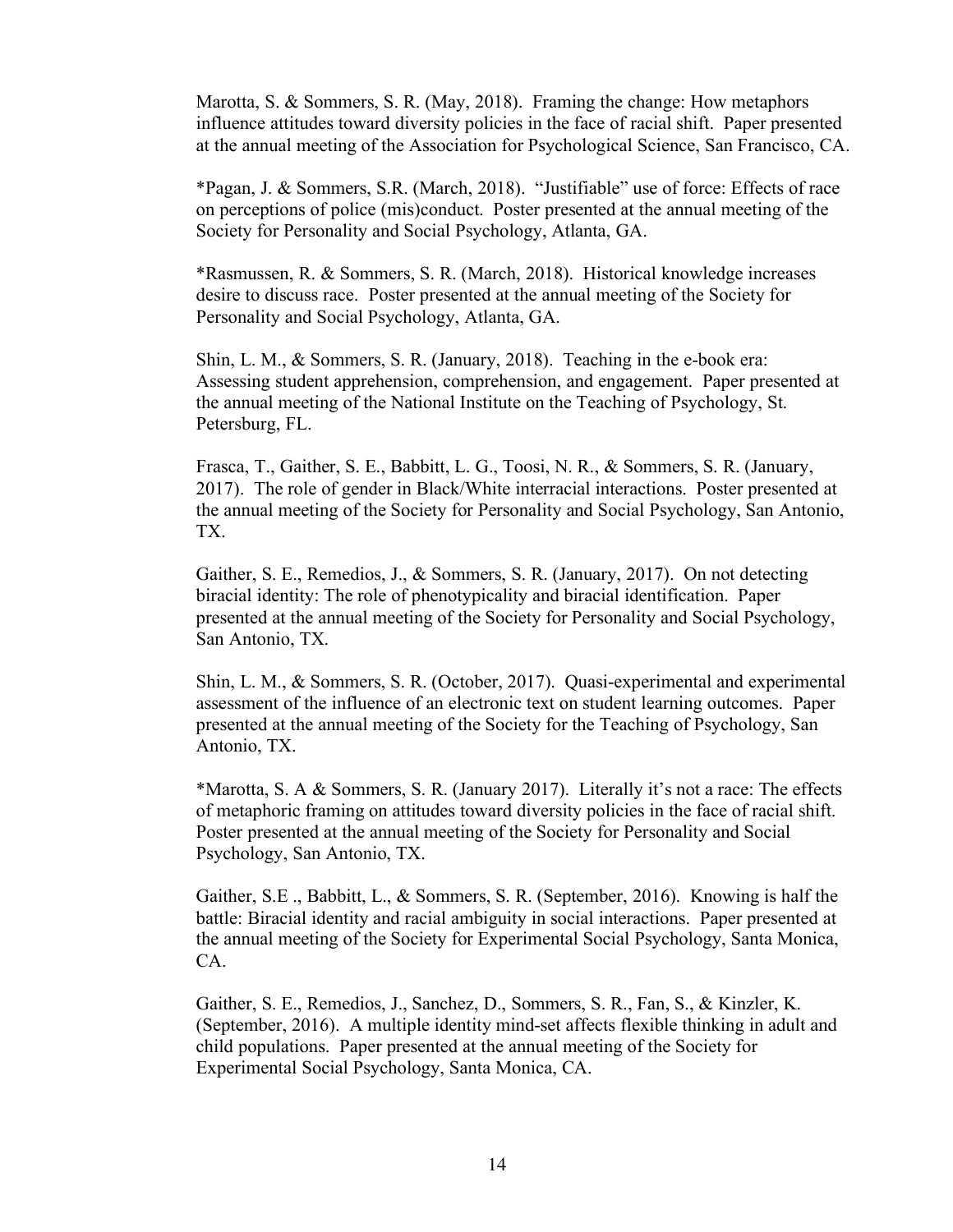Gaither, S. E., Remedios, J., Sanchez, D., Sommers, S. R, Fan, S., & Kinzler, K. (February, 2016). Priming a multiple identity mind-set affects creativity in adult and child populations. Poster presented at the annual meeting of the Society for Personality and Social Psychology, San Diego, CA.

\*Howard, S. & Sommers, S. R. (February, 2016). It's bigger than hip-hop: Stereotype threat, rap lyrics and African Americans. Poster presented at the annual meeting of the Society for Personality and Social Psychology, San Diego, CA.

\*Marotta, S. A & Sommers, S. R. (February, 2016). Blurred lines: The influence of social status on public perceptions of potentially criminal incidents. Poster presented at the annual meeting of the Society for Personality and Social Psychology, San Diego, CA.

Gaither, S. E., Apfelbaum, E. P, Babbitt, L. G., & Sommers, S. R. (February, 2015). How diversity exposure affects social behavior and decision-making. Poster presented at the annual meeting of the Society for Personality and Social Psychology, Long Beach, CA.

Gaither, S. E., Apfelbaum, E. P, Babbitt, L. G., & Sommers, S. R. (May, 2015). Racially diverse groups affect decision-making abilities. Paper presented at the annual meeting of the Association for Psychological Science, New York, NY.

Gaither, S. E., Babbitt, L. G., & Sommers, S. R. (February, 2015). Racial ambiguity and racial labels in social interactions. Poster presented at the Group Processes and Intergroup Relations Preconference at the annual meeting of the Society for Personality and Social Psychology, Long Beach, CA.

Gaither, S. E., Chen, E., Corriveau, K., Harris, P., Ambady, N., & Sommers, S. R. (October, 2015). Racial identity flexibility in biracial children: Differences in learning and social preferences. Paper presented at the annual meeting of the Cognitive Development Society, Columbus, OH.

Gaither, S. E., Doan, S., & Sommers, S. R. (March, 2015). Adopting essentialist beliefs affects racial outgroup sharing tendencies. Paper presented at the annual meeting of the Society for Research on Child Development, Philadelphia, PA.

Gaither, S. E., Remedios, J., Schultz, J., & Sommers, S. R. (March, 2015). Priming White identity elicits stereotype boost for biracial Black/White young adults. Poster presented at the annual meeting of the Society for Research on Child Development, Philadelphia, PA.

\*Marotta, S. & Sommers, S. R. (February, 2015). More than our differences: The effects of anticipated diversity on performance. Poster presented at the annual meeting of the Society for Personality and Social Psychology, Long Beach, CA.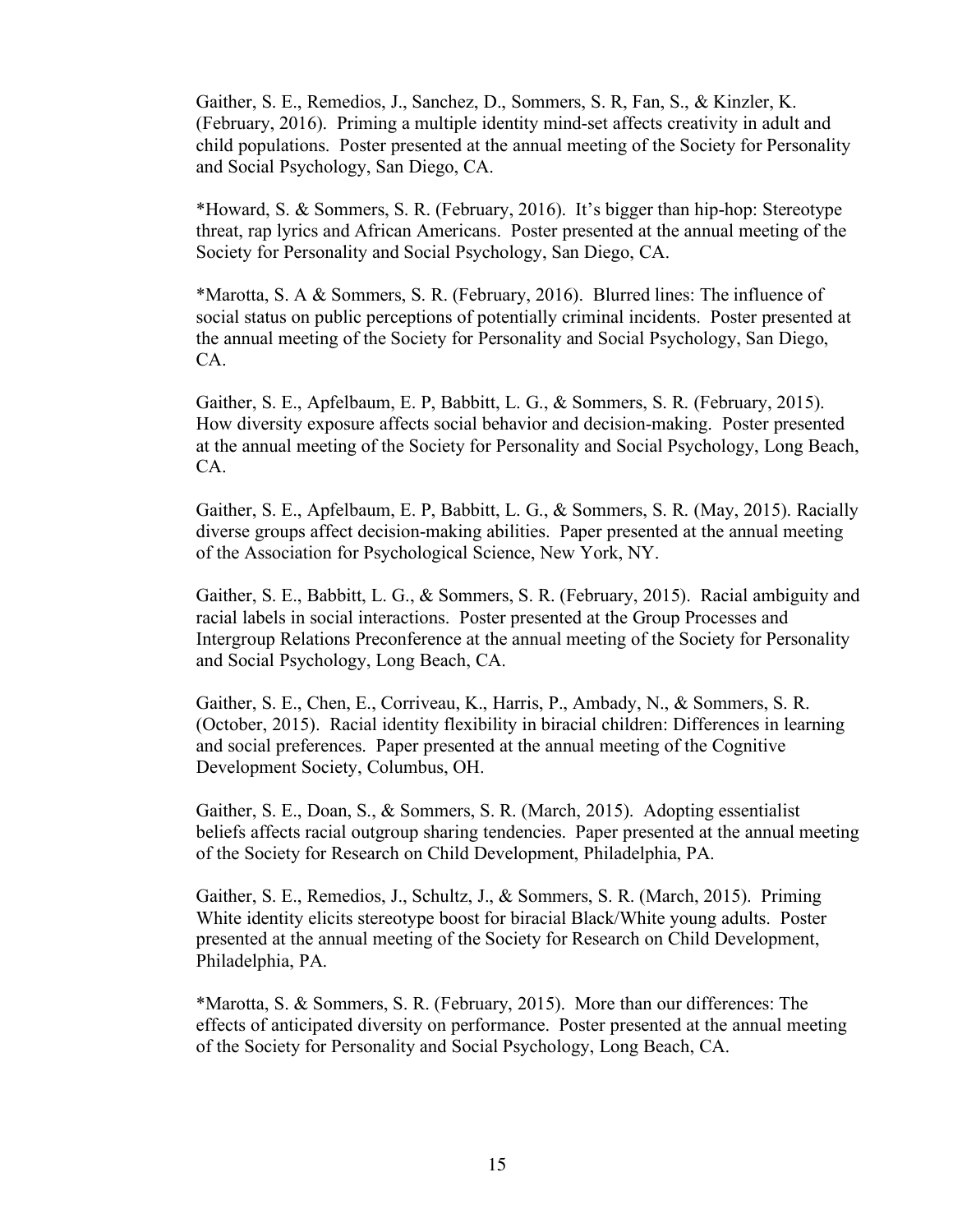Gaither, S. E., Chen, E., Corriveau, K., Harris, P., Ambady, N., & Sommers, S. R. (October, 2014). How racial priming affects learning and social preferences differently for biracial and monoracial children. Paper presented at the annual meeting of the Society of Experimental Social Psychology, Columbus, OH.

\*Gaither, S. E., \*Schultz, J. R., Maddox, K. B., & Sommers, S. R. (February, 2014). How in-person and online diversity exposure affect future interracial interactions. Poster presented at the annual meeting of the Society for Personality and Social Psychology, Austin, TX.

\*Miller, S. A., & Sommers, S. R. (February, 2014). Racial diversity and logical reasoning: does diversity make us smarter? Poster presented at the annual meeting of the Society for Personality and Social Psychology, Austin, TX.

#Woolf, N., #Basu, S., \*Gaither, S.E., \*Schultz, J.R., Remedios, J., & Sommers, S.R. (March, 2014). When the half affects the whole: Biracial stereotype threat. Poster presented at the annual meeting of the Eastern Psychological Association Conference, Boston, MA.

\*Gaither, S. E., Chen, E., Corriveau, K., Harris, P, Ambady, N., & Sommers, S. R. (April, 2013). Monoethnic and multiethnic children: How ethnic identity saliency affects learning preferences. Paper presented at the annual meeting of the Society for Research in Child Development, Seattle, WA.

\*Gaither, S. E., Pauker, K., \*Slepian, M. L., & Sommers, S. R. (January, 2013). Social belonging threat motivates categorization of racially-ambiguous faces. Paper presented at the annual meeting of the Society for Personality and Social Psychology, New Orleans, LA.

\*Gaither, S. E, & Sommers, S.R. (September, 2013). Having an outgroup roommate affects future interracial interactions. Poster presented at the annual Ford Fellows Conference, Washington D.C.

#Manser, K., #May, S., \*Gaither, S.E., Chen, E., Corriveau, K., Harris, P., Ambady, N., & Sommers, S. R. (October, 2013). The effects of racial priming on biracial children: An examination of learning and social preferences. Poster presented at the annual meeting of the New England Psychological Association, Bridgeport, CT.

Sommers, S. R. (May, 2013). On juries, deliberations, and racial diversity. Paper presented at the annual meeting of the Law and Society Association, Boston, MA.

\*Babbitt, L. G., \*Gaither, S. E., \*Toosi, N., & Sommers, S. R. (January, 2012). The role of gender in racial meta-stereotypes. Poster presented at the annual meeting of the Society for Personality and Social Psychology, San Diego, CA.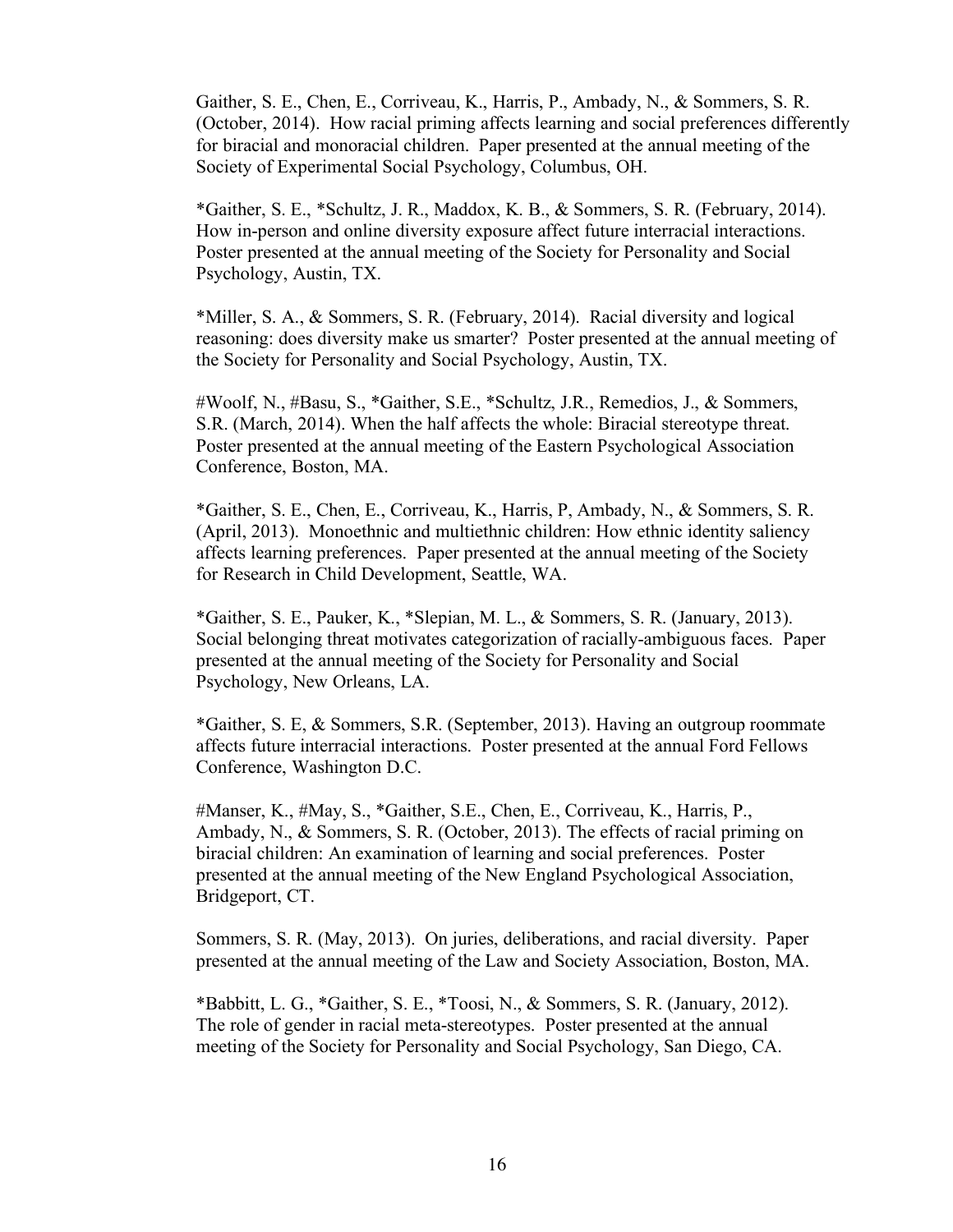\*Barch, D., Chechile, R., \*Schultz, J., #Smith, B., Sommers, S. R., & Nickerson, R. (November, 2012). Multidimensional probabilistic reasoning with novel and socially-based stimuli: The disappearing conjunction fallacy. Poster presented at the annual meeting of the Psychonomic Society, Minneapolis, MN.

\*Gaither, S. E., & Sommers, S. R. (January, 2012). Having an outgroup roommate affects future interracial interactions. Poster presented at the annual meeting of the Society for Personality and Social Psychology, San Diego, CA.

\*Gaither, S. E., Sommers, S. R., & Ambady, N. (October, 2012). When the half affects the whole: Priming identity in biracial individuals in social interactions. Paper presented at the annual meeting of the New England Psychological Association, Worcester, MA.

\*Howard, S., & Sommers, S. R. (January, 2012). Examining the cross race effect and exposure duration in lineup identification. Poster presented at the annual meeting of the Society for Personality and Social Psychology, San Diego, CA.

Apfelbaum, E. P., Pauker, K., Sommers, S. R. & Ambady, N. (January, 2011). Cultural ideologies that justify intergroup inequality in the U.S. Paper presented at the annual meeting of the Society for Personality and Social Psychology, San Antonio, TX.

\*Babbitt, L. G., \*Toosi, N., Ambady, N., & Sommers, S. R. (January, 2011). Dyadic interracial interactions: A meta-analysis. Poster presented at the annual meeting of the Society for Personality and Social Psychology, San Antonio, TX.

#Cohen, D., \*Gaither, S. R., \*Schultz, J., & Sommers, S. R. (March, 2011). What do kids know about racially mixed people? A study on face memory. Poster presented at the annual meeting of the Eastern Psychological Association, Cambridge, MA.

\*Gaither, S.E., \*Schultz, J., Pauker, K., Sommers, S.R., & Ambady, N. (October, 2011). Learning about race affects children's memory for racially ambiguous faces*.* Paper presented at the annual meeting of the Society for the Study of Human Development, Providence, RI.

\*Gaither, S. E., \*Slepian, M., Pauker, K., & Sommers, S. R. (January, 2011). Ambiguous race categorization is predicted by implicit bias and social exclusion. Poster presented at the annual meeting of the Society for Personality and Social Psychology, San Antonio, TX.

Golshirazi, M., \*Gaither, S.E., \*Babbitt, L. G., Toosi, N., & Sommers, S.R. (October, 2011). Social effects of seeing Muslims with headscarves*.* Poster presented at the annual meeting of the Society for the Study of Human Development, Providence, RI.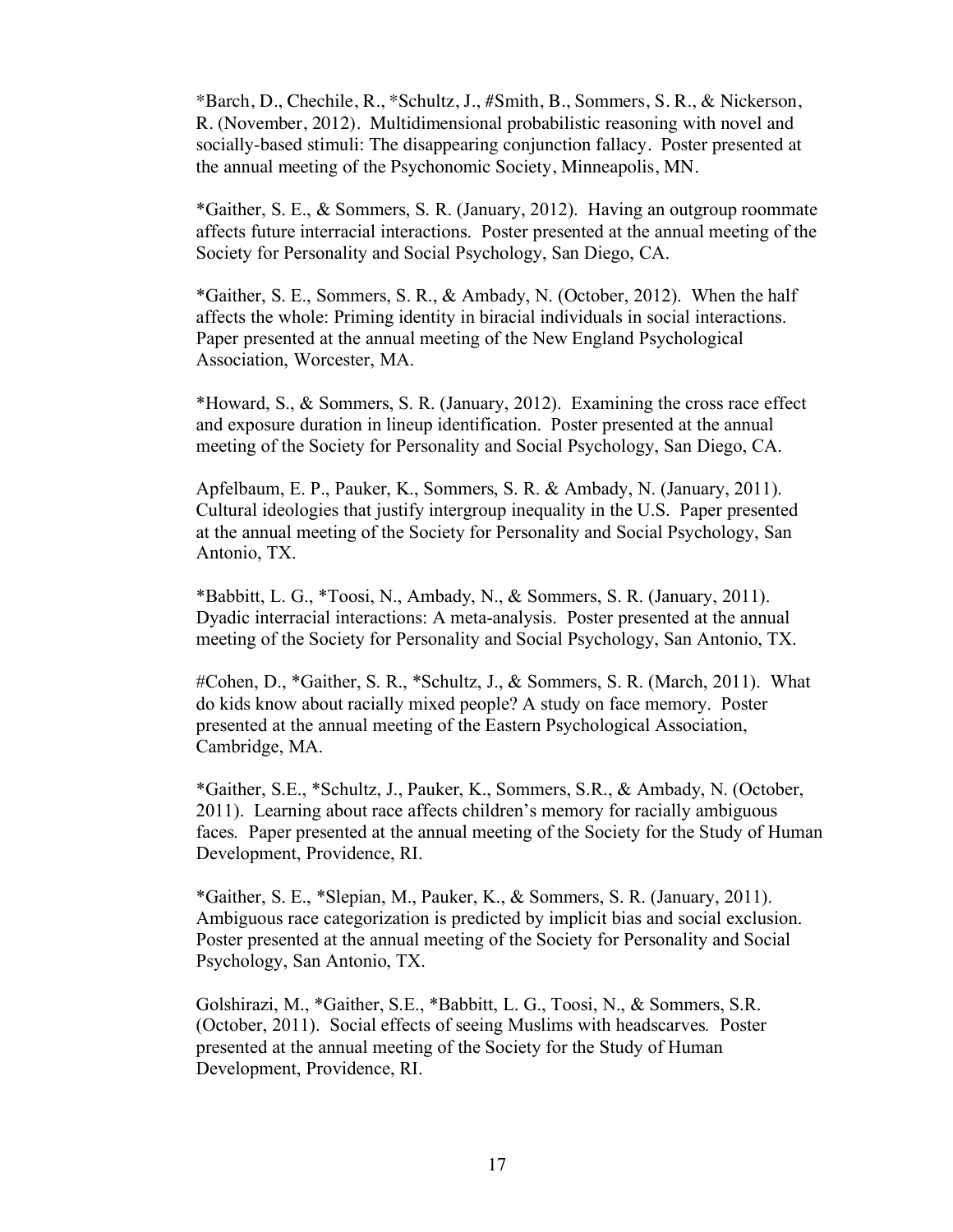Jenkins, M., \*Gaither, S.E., Chen, E., Corriveau, K., Harris, P., Ambady, N., & Sommers, S.R. (October, 2011). Multiracial children: How identity priming affects learning*.* Poster presented at the annual meeting of the New England Psychological Association, Fairfield, CT.

Norton, M.I. & Sommers, S.R. (January, 2011). Whites see racism as a zero-sum game that they are now losing. Paper presented at the annual meeting of the Society for Personality and Social Psychology, San Antonio, TX.

Norton, M.I. & Sommers, S.R. (July, 2011). Whites see racism as a zero-sum game that they are now losing. Paper presented at the meeting of the European Association of Social Psychology, Stockholm, Sweden.

Sommers, S. R. (January, 2011). Legal controversy through a social psychological lens: The case of race and jury selection. Paper presented at the annual meeting of the Society for Personality and Social Psychology, San Antonio, TX.

Sommers, S. R. (October, 2011). Race, bias, and expert witnessing in criminal cases. Paper presented at the annual meeting of the Society for Experimental Social Psychology, Washington, DC.

\*Toosi, N., Babbitt, L. G., Ambady, N., & Sommers, S. R. (January, 2011). The role of gender in racial essentialism and motivation to control prejudice. Poster presented at the annual meeting of the Society for Personality and Social Psychology, San Antonio, TX.

Apfelbaum, E. P., Krendl, A. C., Sommers, S. R. & Ambady, N. (May, 2010). Maladaptive self-control: When lay strategies for self-control turn costly. Paper presented at the annual meeting of the Association for Psychological Science, Boston, MA.

Apfelbaum, E. P., Pauker, K., Sommers, S. R. & Ambady, N. (October, 2010). In blind pursuit of racial equality? Paper presented at the annual meeting of the Society of Experimental Social Psychology, Minneapolis, MN.

\*Babbitt, L. G., \*Toosi, N., & Sommers, S. R. (May, 2010). Disparate effects of gender and racial diversity on cognition. Poster presented at the annual meeting of the Association for Psychological Science, Boston, MA.

Pauker, K., Apfelbaum, E. P., Ambady, N., & Sommers, S. R. (July, 2010). Teach your children well? The effects of promoting colorblindness in elementary schools. Paper presented at the annual meeting of the International Society of Political Psychology, San Francisco, CA.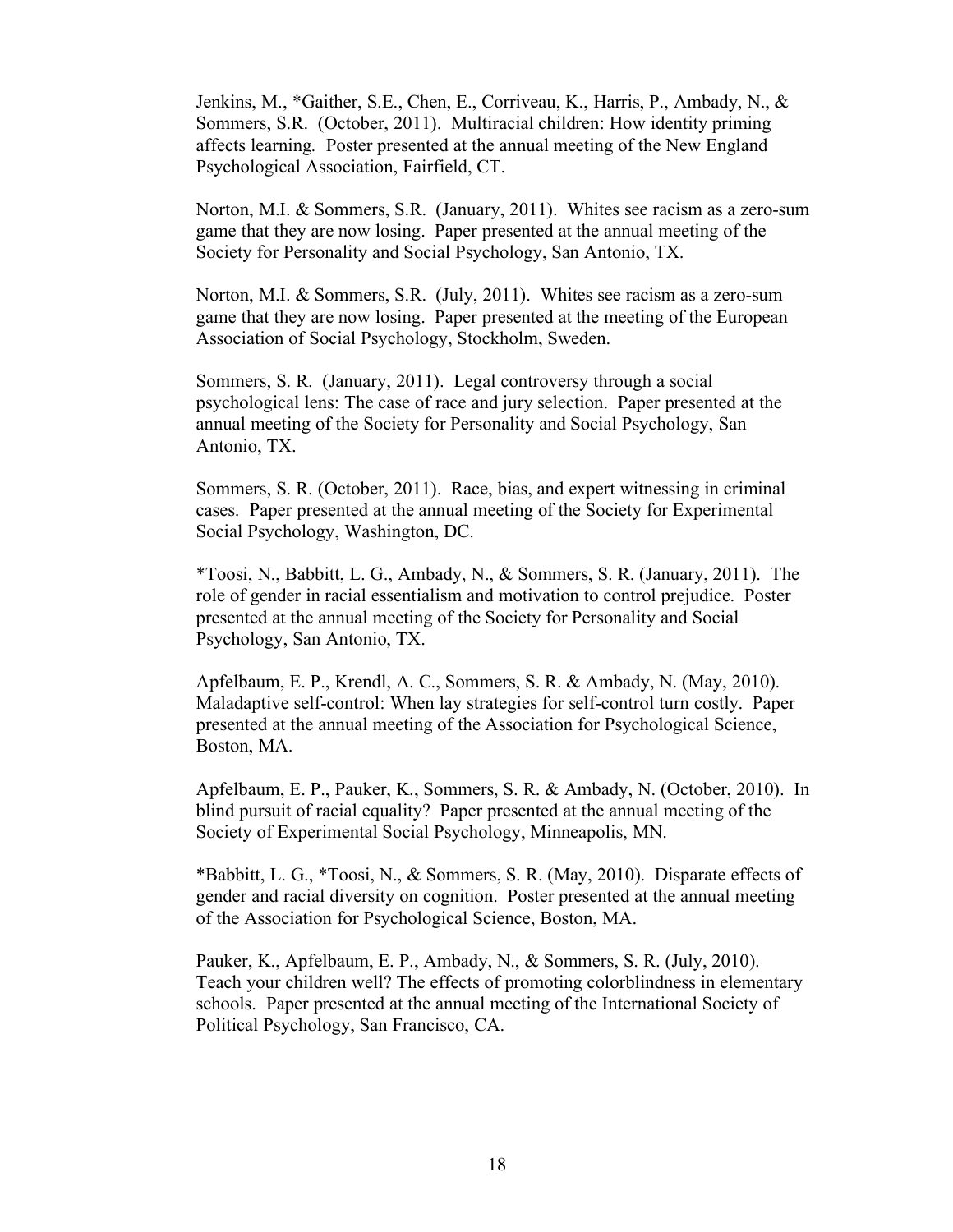Pauker, K., Apfelbaum, E. P., Sommers, S. R. & Ambady, N. (June, 2010). Colorblindness and racial equality. Paper presented at the biennial meeting of the Society for the Psychological Study of Social Issues, New Orleans, LA.

Sommers, S. R., & Ellsworth, P. C. (March, 2010). "Race salience" 10 years later: Misconceptions and unanswered questions in the investigation of juror bias. Paper presented at the annual meeting of the American Psychology-Law Society, Vancouver, BC.

Sommers, S. R. (October, 2009). Race and jury selection: Social psychological perspectives on a contemporary legal debate. Paper presented at the annual meeting of the Society for Experimental Social Psychology, Portland, ME.

\*Pauker, K., \*Apfelbaum, E. P., Ambady, N., Sommers, S. R., & Norton, M. I. (April, 2009). Learning (not) to talk about race: An anomaly with social consequences. Poster presented at the biennial meeting of the Society for Research in Child Development, Denver, CO.

\*Apfelbaum, E. P., \*Pauker, K., Ambady, N., Sommers, S. R., & Norton, M. I. (February, 2009). Learning (not) to talk about race: An anomaly in sociocognitive development. Paper presented at the annual meeting of the Society for Personality and Social Psychology, Tampa, FL.

\*Babbitt, L. G., & Sommers, S. R. (February, 2009). Promoting multiculturalism: Influence of regulatory focus on diversity ideology in the context of interracial interaction. Poster presented at the annual meeting of the Society for Personality and Social Psychology, Tampa, FL.

\*Apfelbaum, E. P., Sommers, S. R., Norton, M. I., \*Pauker, K. P., & Ambady, N. (August, 2008). Emergence, practice, and consequences of strategic colorblindness in interracial interaction. Paper presented at the annual meeting of the American Psychological Association, Boston, MA.

\*Babbitt, L. G., & Sommers S. R. (August, 2008). Framing matters: Situational influences on interracial interaction outcomes. Paper presented at the annual meeting of the American Psychological Association, Boston, MA.

\*Babbitt, L. G., & Sommers, S. R. (April, 2008). The effects of framing on interracial interaction outcomes. Poster presented at the annual Psychology and Social Justice Conference, New York, NY.

\*Adekanmbi, O., Maddox, K., & Sommers, S. R. (February, 2008). Disparate costs for attribution to race and gender based discrimination. Poster presented at the annual meeting of the Society for Personality and Social Psychology, Albuquerque, NM.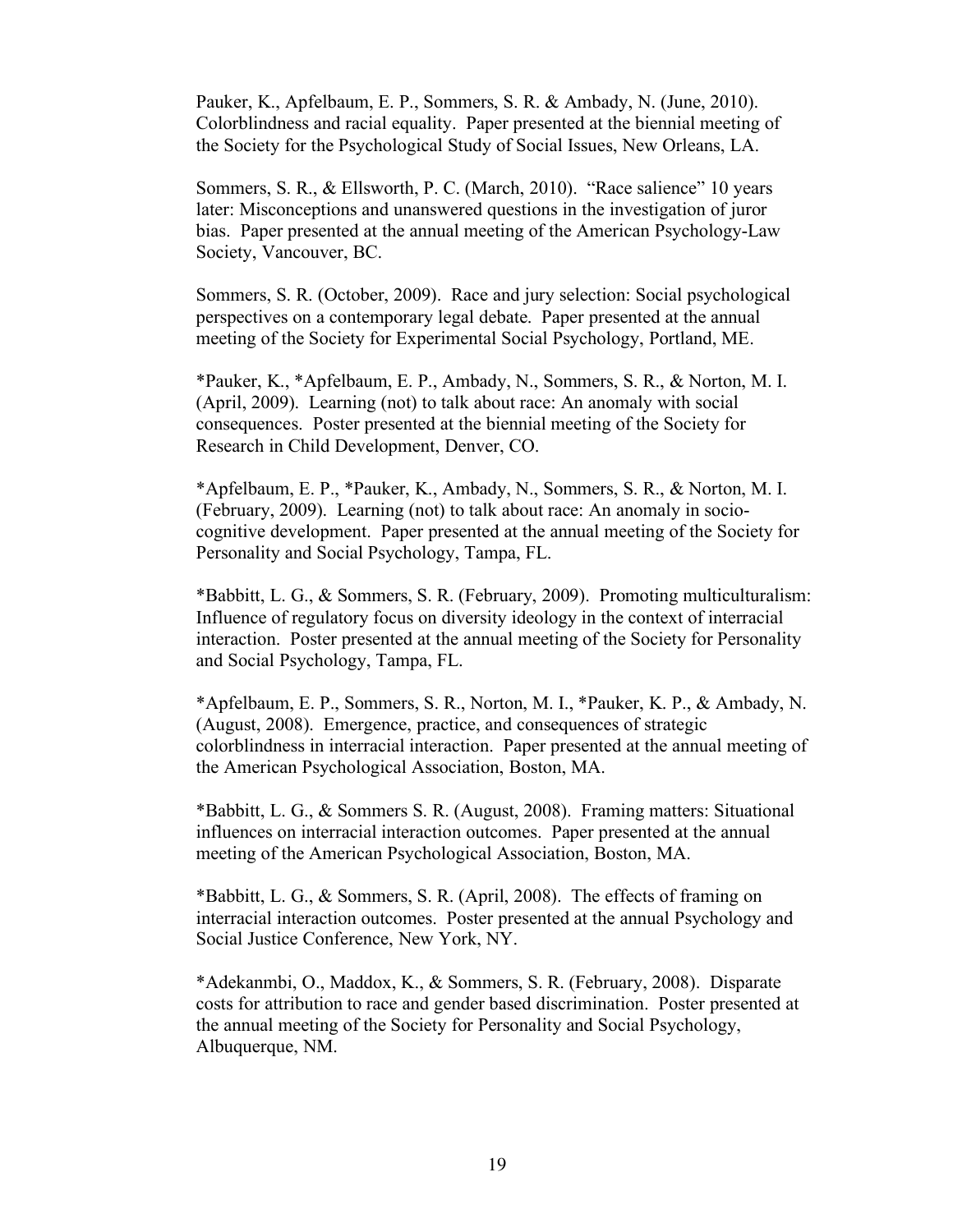\*Apfelbaum, E. P., Sommers, S. R., & Norton, M. I. (February, 2008). Efforts to avoid race during interracial interaction drain the capacity to regulate nonverbal behavior. Poster presented at the annual meeting of the Society for Personality and Social Psychology, Albuquerque, NM.

\*Babbitt, L. G., & Sommers, S. R. (February, 2008). The effect of task focus versus social focus on interracial interaction outcomes. Poster presented at the annual meeting of the Society for Personality and Social Psychology, Albuquerque, NM.

Norton, M. I., Sommers, S. R., Vandello, J. A. & Darley, J .M. (November, 2007). Justifying and rationalizing questionable preferences. Paper presented at the annual meeting of the Society for Judgment and Decision Making, Long Beach, CA.

Norton, M. I., Sommers, S. R., \*Apfelbaum, E. P., & Ariely, D. (August, 2007). Strategic colorblindness and interracial interaction: Playing the "Political Correctness Game." Paper presented at the annual meeting of the Academy of Management, Philadelphia, PA.

\*Adekanmbi, O. O., Maddox, K. B., & Sommers, S. R. (May, 2007). How accusations of discrimination hurt those who make them: A comparison of race and gender-based discrimination. Poster presented at the annual meeting of the Association for Psychological Science, Washington, DC.

Sommers, S. R. (May, 2007). Beyond information exchange: New perspectives on racial diversity and group performance. Paper presented at the annual meeting for Research on Managing Groups and Teams, Cornell University, Ithaca, NY.

\*Apfelbaum, E. P., Sommers, S. R., & Norton, M. I. (January, 2007). Strategic colorblindness and unintended consequences. Poster presented at the annual meeting of the Society for Personality and Social Psychology, Memphis, TN.

Sommers, S. R., & #Warp, L. (January, 2007). Beyond information exchange: Multiple effects of racial diversity on group and individual performance. Paper presented at the annual meeting of the Society for Personality and Social Psychology, Memphis, TN.

\*Apfelbaum, E. P., & Sommers, S. R. (January, 2006). Racial composition and the acknowledgment of group membership. Poster presented at the annual meeting of the Society for Personality and Social Psychology, Palm Springs, CA. *Recipient of Graduate Student Council Outstanding Poster Award.*

#Anderson, A., #Papp, L., #Willcox, L., #Skolnick, R., \*Apfelbaum, E. P., & Sommers, S. R. (October, 2006). Appearing politically correct: Factors that lead people to avoid the topic of race. Poster presented at the annual meeting of the New England Psychological Association, Manchester, NH.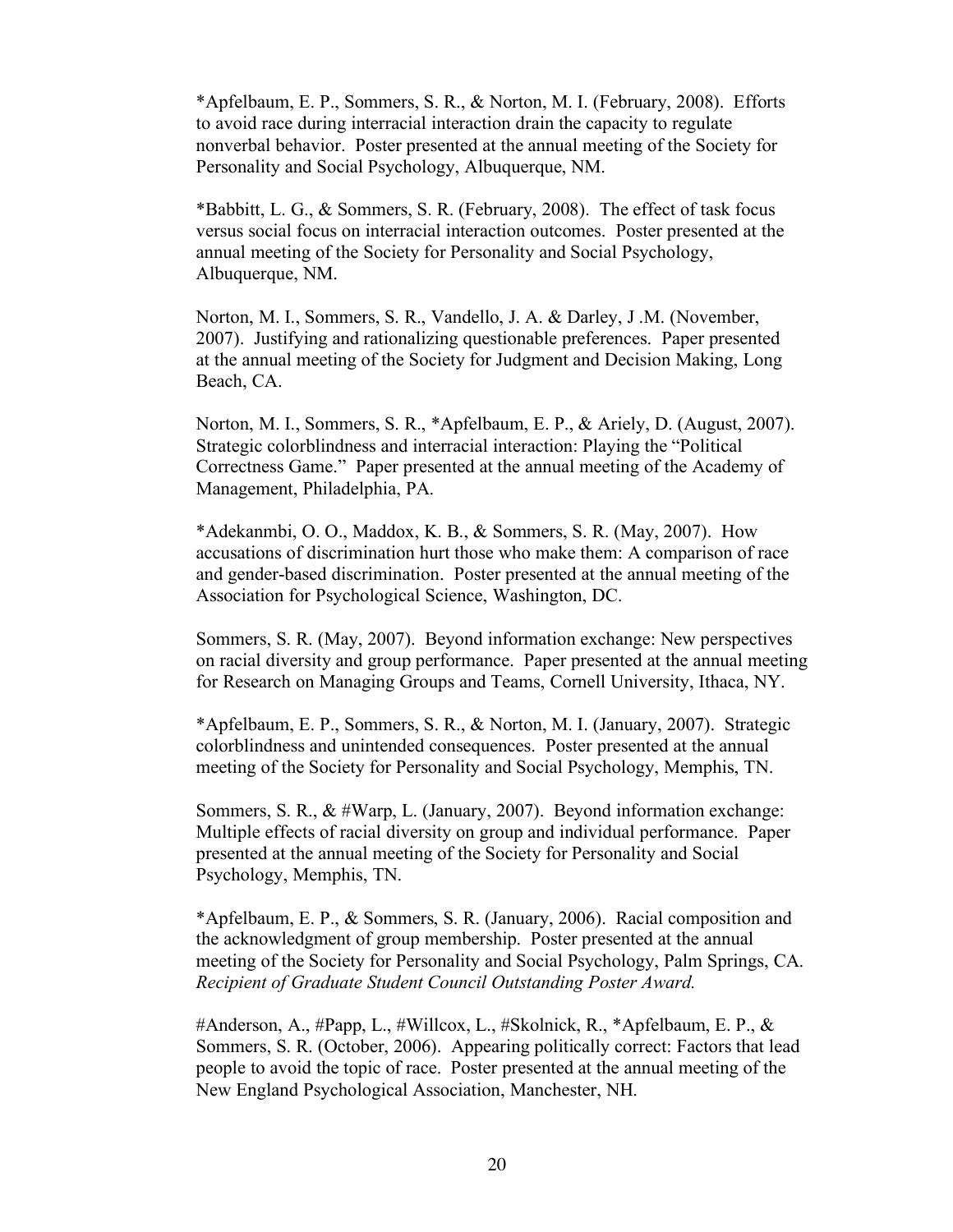Cohn, E., Pride, M., & Sommers, S. R. (March, 2006). Race-salience in the courtroom: The effect of individual differences and cognitive factors. Poster presented at the annual meeting of the American Psychology-Law Society, St. Petersburg, FL.

#Davis, W. M., & Sommers, S. R. (March, 2006). Moderating the corporate defendant bias. Poster presented at the annual meeting of the American Psychology-Law Society, St. Petersburg, FL.

Sommers, S. R., & Norton, M. I. (March, 2006). Race, the peremptory challenge, and jury selection: Biased judgments, neutral justifications. Paper presented at the annual meeting of the American Psychology-Law Society, St. Petersburg, FL. Recipient of Minority Affairs Committee Conference Presentation Award.

Sommers, S. R., & Norton, M. I. (October, 2006). Race-based judgments, raceneutral justifications: Experimental examination of peremptory use and the *Batson* challenge procedure. Paper presented at the annual meeting of the Conference on Empirical Legal Studies, Austin, TX.

#Warp, L. S., #Hochstrasser, J. K., & Sommers, S. R. (October, 2005). Group racial composition and information processing. Poster presented at the annual meeting of the New England Psychological Association, New Haven, CT. *Recipient of Best Faculty-Student Poster Award.*

#Brauner, S., & Sommers, S. R. (June, 2005). Race and jury selection: An experimental examination in the wake of *Batson v. Kentucky*. Poster presented at the annual meeting of the American Society of Trial Consultants, Philadelphia, PA.

\*Krangel, T. S, Shin, L. M., Chechile, R. A., Sommers, S. R., & Toglia, M. P. (November, 2004). Effect of awareness and crime seriousness on eyewitness identification accuracy. Poster presented at the annual meeting of the Psychonomic Society, Minneapolis, MN.

Sommers, S. R. (May, 2004). The influence of race on jury decision-making: Applying social psychological theory and methods to the study of juror racial bias. Paper presented at the conference "Fifty Years after Brown v. Board of Education: Psychological Research Applied to the Problems of Racism and Discrimination," University of Kansas, Lawrence, KS.

Sommers, S. R. (March, 2004). Race and jury deliberations: The influence of *voir dire* and racial composition. Paper presented at the annual meeting of the American Psychology-Law Society, Scottsdale, AZ.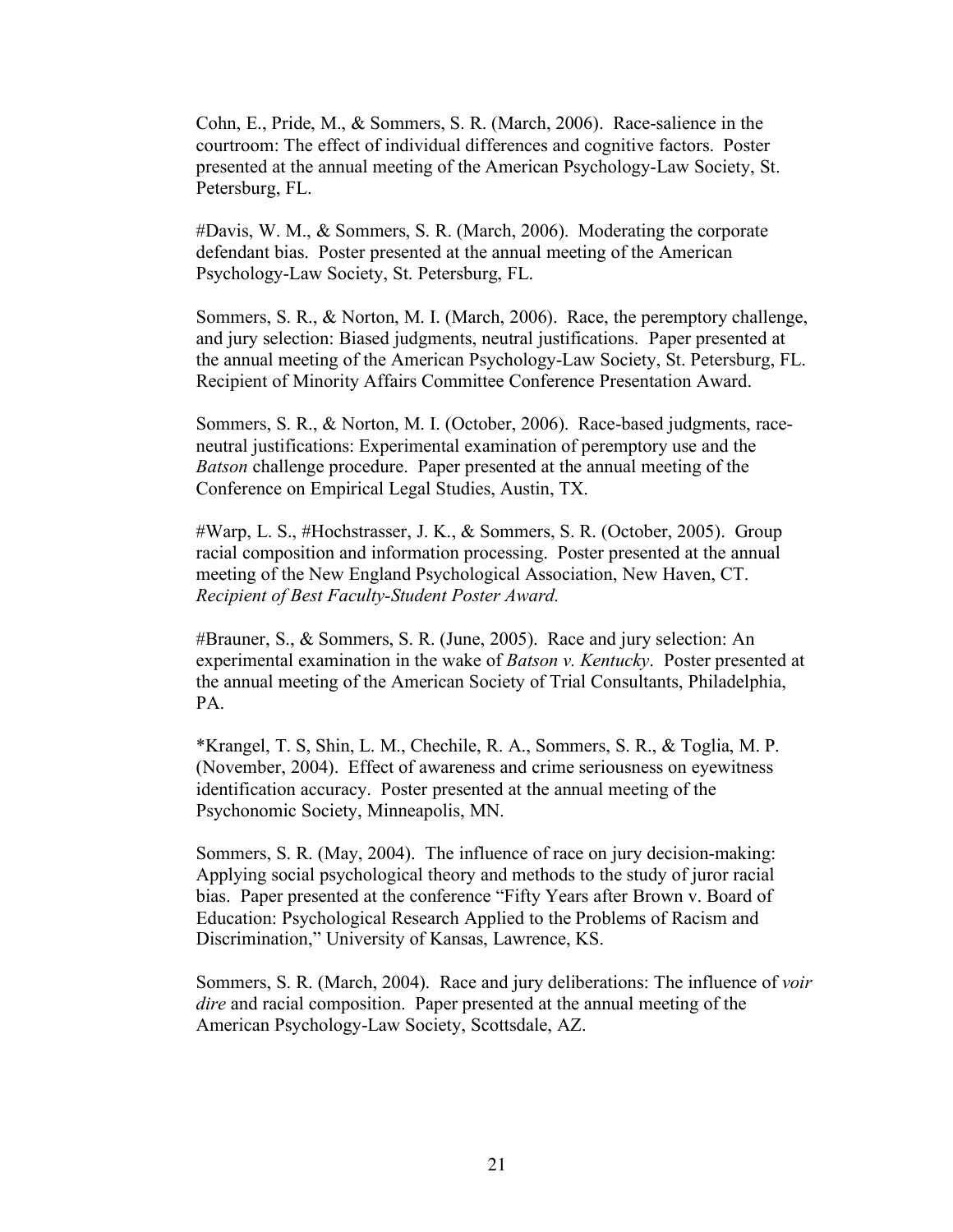Sommers, S. R., & Crocker, J. (February, 2002). Contingencies of worth and social perception: Viewing the world through self-esteem-colored glasses. Poster presented at the annual meeting of the Society for Personality and Social Psychology, Savannah, GA.

Sommers, S. R., & Norton, M. I. (May, 2001). Beliefs about racists: Traits and behaviors associated with white racism. Paper presented at the annual meeting of the Midwestern Psychological Association, Chicago, IL.

Sommers, S. R., & Norton, M. I. (February, 2001). The category 'racist': Traits and behaviors associated with White racism. Poster presented at the annual meeting of the Society for Personality and Social Psychology, San Antonio, TX.

Sommers, S. R., & Ellsworth, P. C. (March, 2000). Race and the decisions of white jurors. Poster presented at the annual meeting of the American Psychology-Law Society Conference, New Orleans, LA.

Sommers, S. R., & Crocker, J. (February, 2000). The real world: How contingencies contingencies of self-esteem affect reactions to daily life. Poster presented at the annual meeting of the Society for Personality and Social Psychology, Nashville, TN.

Sommers, S. R., & Crocker, J. (September, 1999). The real world: How contingencies of self-esteem affect reactions to daily life. Paper presented at the Michigan State University Conference on the Self, East Lansing, MI.

Sommers, S. R., & Crocker, J. (April, 1999). Hopes dashed and dreams fulfilled: Contingencies and stability of self-esteem among graduate school applicants. Paper presented at the annual meeting of the Midwestern Psychological Association, Chicago, IL.

Sommers, S. R., & Ellsworth, P. C. (April, 1999). The melting pot in the witness box: American jurors' reactions to cultural defenses. Paper presented at the annual meeting of the Midwestern Psychological Association, Chicago, IL.

Sommers, S. R., & Ellsworth, P. C. (June, 1998). Race in the courtroom: Perceptions of guilt and dispositional attributions. Paper presented at the annual meeting of the Society for the Psychological Study of Social Issues, Ann Arbor, MI.

Sommers, S. R., & Kassin, S. M. (May, 1998). Inadmissible evidence and juror noncompliance: A further investigation of the just verdict motivation. Paper presented at the annual meeting of the Midwestern Psychological Association, Chicago, IL.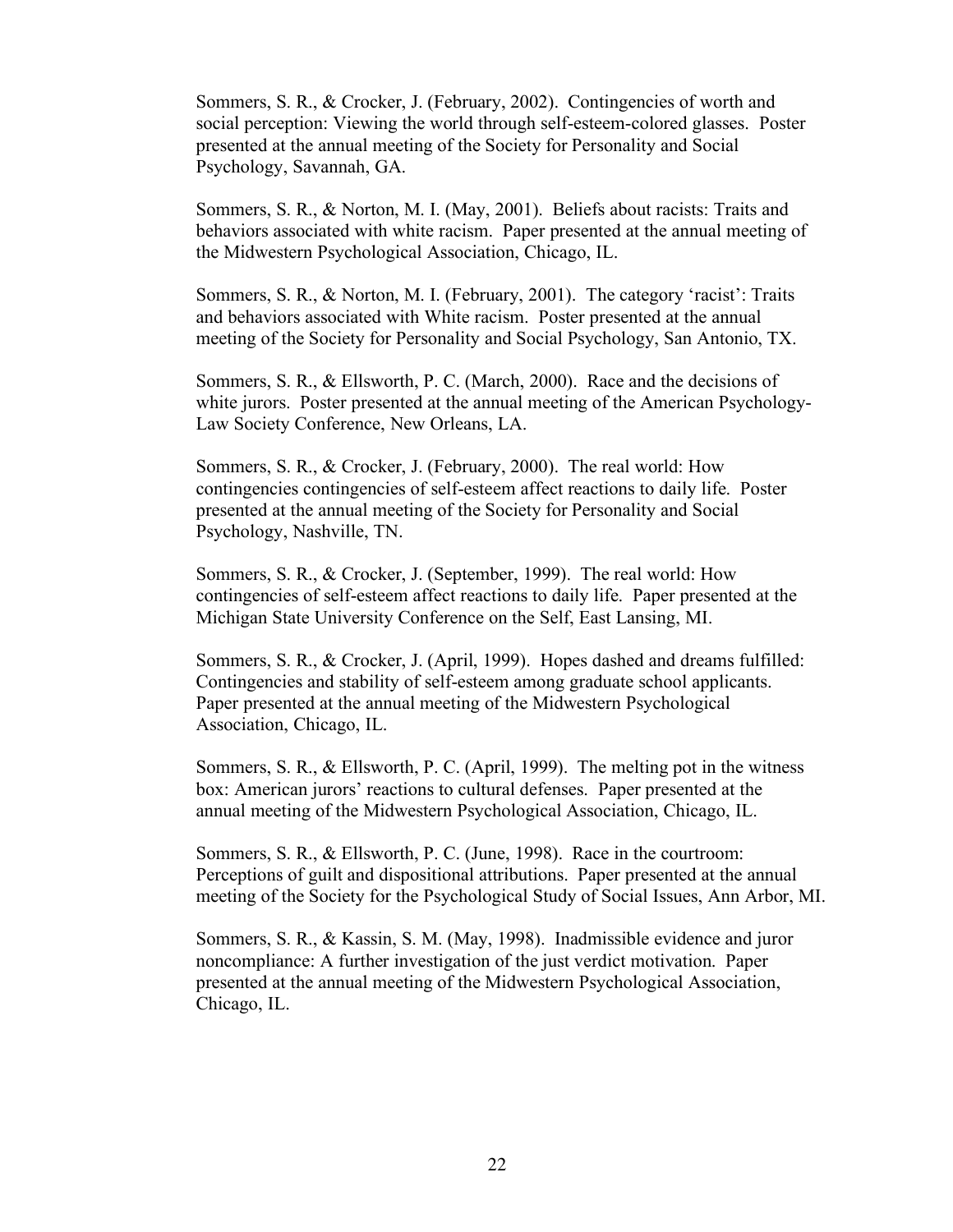# **DIVERSITY AND CLIMATE WORKSHOPS**

| 2019 | • Lexington High School, Lexington, MA (~200 faculty and staff)<br>• Nobles & Greenough School, Dedham, MA (~200 students and faculty)                                                                                                                                                                                                                                                                                                                                                                                                                                   |
|------|--------------------------------------------------------------------------------------------------------------------------------------------------------------------------------------------------------------------------------------------------------------------------------------------------------------------------------------------------------------------------------------------------------------------------------------------------------------------------------------------------------------------------------------------------------------------------|
| 2018 | • Alumni Leadership Conference, Tufts University $(\sim 100$ alumni and staff)<br>• Amherst College, Amherst, MA (~90 faculty and staff)<br>• Jonas Clarke Middle School, Lexington, MA $(\sim 75$ faculty and staff)<br>• Emory University, Atlanta, GA (~240 staff)<br>• Hawken School, Cleveland, OH $(\sim 80$ faculty and staff; $\sim 200$ students)<br>• Labouré College, Milton, MA (~100 faculty and staff)<br>• Mohawk Valley Community College, Utica, NY (~150 faculty)<br>• Worcester Polytechnic Institute, Worcester, MA $(\sim 50$ faculty and students) |
| 2017 | • Finger Lakes Community College, Canandaigua, NY $(\sim 200$ faculty)<br>• Southern New Hampshire University, Manchester, NH $(\sim 200$ faculty)<br>• Tompkins Cortland Community College, Dryden, NY (~200 faculty)<br>• University Advancement Annual Meeting, Tufts University $(\sim]160$ staff)                                                                                                                                                                                                                                                                   |
| 2016 | • Administrative Council, Brandeis University $(\sim 20$ upper administrators)<br>• Administrative Council, Tufts University $(\sim 20$ upper administrators)<br>• Dartmouth College, Health Services Staff Retreat, Hanover, NH.<br>• Freshman FIT Pre-Orientation, Tufts University $(\sim 200$ incoming students)<br>• Suffolk University, Campus-Wide Workshop on Implicit Bias, Boston, MA<br>• SUNY Critical Issues in Higher Education Conference, New York, NY<br>• University of Albany, Campus-Wide Forum on Race and Racial Bias, Albany, NY                  |
| 2015 | • Cummings School of Veterinary Medicine, Tufts (~40 students and faculty)<br>• Department of Child Study and Human Development, Tufts (~15 faculty)<br>• Graduate Institute for Teaching, Tufts University $(\sim 20$ doctoral students)<br>• Sackler School of Biomedical Sciences, Tufts University (~15 post-docs)<br>• Tufts University Police Department $(\sim 60$ police administrators and staff)                                                                                                                                                               |
| 2014 | • Tufts Technology Services Town Hall Meeting (~250 staff members)<br>• Fletcher School of Diplomacy, Tufts University (~280 incoming students)<br>• Graduate Institute for Teaching, Tufts University $(\sim 20$ doctoral students)<br>• Freshman FIT Pre-Orientation, Tufts University (~175 incoming students)                                                                                                                                                                                                                                                        |
| 2013 | • Graduate Institute for Teaching, Tufts University $(\sim 20$ doctoral students)<br>• Orientation Leaders, Tufts University (~120 students)<br>• Freshman FIT Pre-Orientation, Tufts University $(\sim 175$ incoming students)                                                                                                                                                                                                                                                                                                                                          |
| 2012 | • Graduate Institute for Teaching, Tufts University $(\sim 20 \text{ doctoral students})$<br>• Orientation Leaders, Tufts University $(\sim 120$ students)<br>• Freshman FIT Pre-Orientation, Tufts University $(\sim 175$ incoming students)<br>• Center for Enhancement of Learning and Teaching, Tufts, $(\sim 12$ faculty)                                                                                                                                                                                                                                           |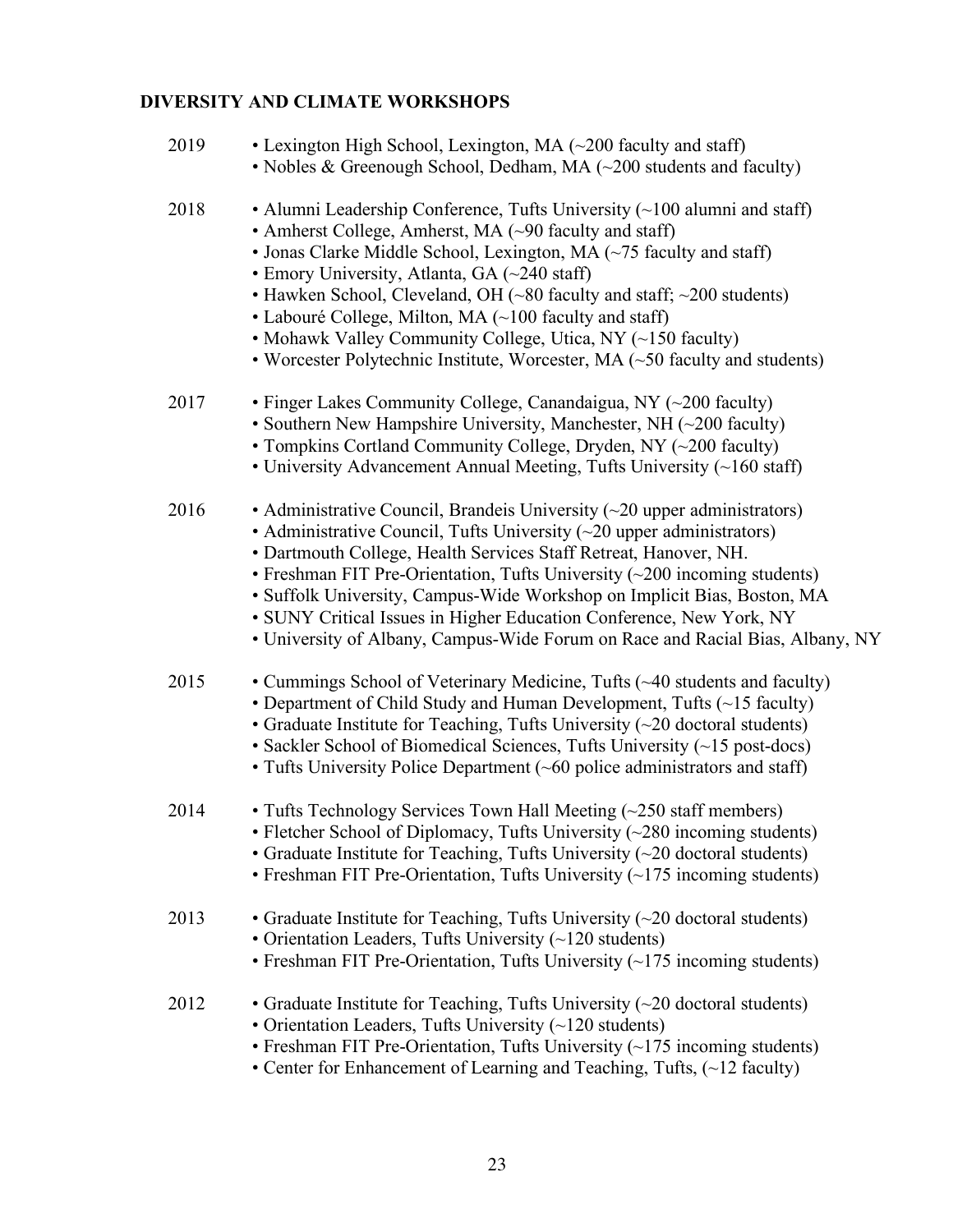| 2011 | • Tufts University Police Department $(\sim 60$ police administrators and staff)<br>• Resident Advisors, Tufts University $(\sim 75$ students)<br>• Freshman FIT Pre-Orientation, Tufts University $(\sim 175$ incoming students)                                                                     |
|------|-------------------------------------------------------------------------------------------------------------------------------------------------------------------------------------------------------------------------------------------------------------------------------------------------------|
| 2010 | • Administrative Council, Tufts University $(\sim 20$ administrators and deans)<br>• Fletcher School of Diplomacy, Tufts University $(\sim 15$ faculty and staff)<br>• Human Resources Department, Tufts University (~40 staff members)<br>• Resident Advisors, Tufts University $(\sim 75$ students) |
| 2009 | • Freshman FIT Pre-Orientation, Tufts University $(\sim 150$ incoming students)                                                                                                                                                                                                                       |
| 2008 | • Teaching as Civic Engagement Workshop, Department of Education,<br>Tufts University $(\sim 50$ Master's of Teaching alumni)<br>http://ase.tufts.edu/education/genInfo/newsEvents/newsEventsTeachingCivic08.asp                                                                                      |
| 2007 | • Continuing Legal Education, Suffolk Law School (~50 legal professionals)<br>• Freshman Orientation, Tufts University $(-1,200$ incoming students)<br>• Town Meeting on Campus Climate, Tufts University $(\sim 250$ faculty, students,<br>and administrators from across campus)                    |
| 2006 | • Provost's Council Retreat, Tufts University (~40 members of Office of the<br>Provost and deans from all three campuses)                                                                                                                                                                             |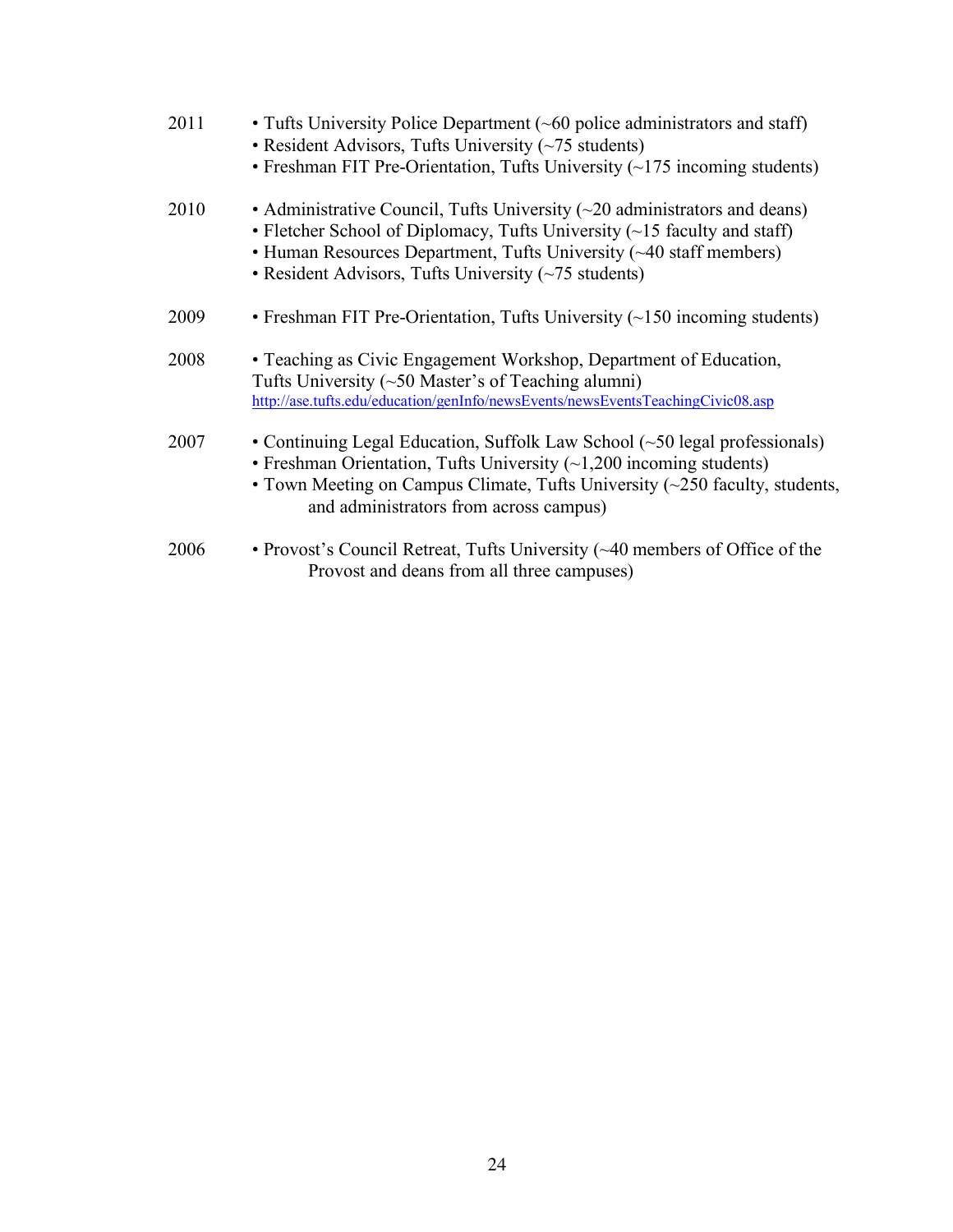### **PROFESSIONAL AND UNIVERSITY SERVICE**

- 2018 19 *Task Force on Sexual Harassment*, Society for Personality and Social Psychology (co-chair)
- 2017 • *Academic Standing Committee*, Tufts University (co-chair)
- 2015 18 *Member At-Large*, Society for Personality and Social Psychology Executive Committee (elected position)
- 2012 19 *Director of Undergraduate Studies*, Psychology Department, Tufts University
- 2012 15 *Diversity and Climate Committee*, Society for Personality and Social Psychology
- 2011 13 *Dean's Working Group on New Race/Ethnicity Program*, Tufts University • *Student Course Evaluation Committee*, Tufts University
- 2010 16 *Institutional Review Board*, Tufts University (vice chair 2014-2016)
- 2010 12 *Conference Advisory Committee*, American Psychology-Law Society
- 2010, 2011• *Faculty Search Committee Chair*, Department of Psychology, Tufts University 2019
- 2009 14 *Equal Educational Opportunity Committee*, Tufts University (chair 2013-14)
- 2008 09 *Klineberg Award Committee*, Society for Psychological Study of Social Issues • *Graduate School Policy and Programs Committee*, Tufts University
- 2005 12 *Minority Affairs Committee*, American Psychology-Law Society
- 2004 09 *Academic Awards Committee*, Tufts University

#### **ADDITIONAL PROFESSIONAL ACTIVITIES**

- 2011 *Graduate Student Mentor*, Society for Personality and Social Psychology Conference
- 2010 *Conference Co-Chair*, annual meeting of the American Psychology-Law Society
- 2009 *Graduation Speaker*, Graduate School Hooding Ceremony, Tufts University
- 2004 11 *Creator and Organizer*, "Diversity & Cognition" series, Tufts University
- 2004 *Mentor*, Society for Personality and Social Psychology Career Preconference Invited to meet with Ph.D. students entering academic job market.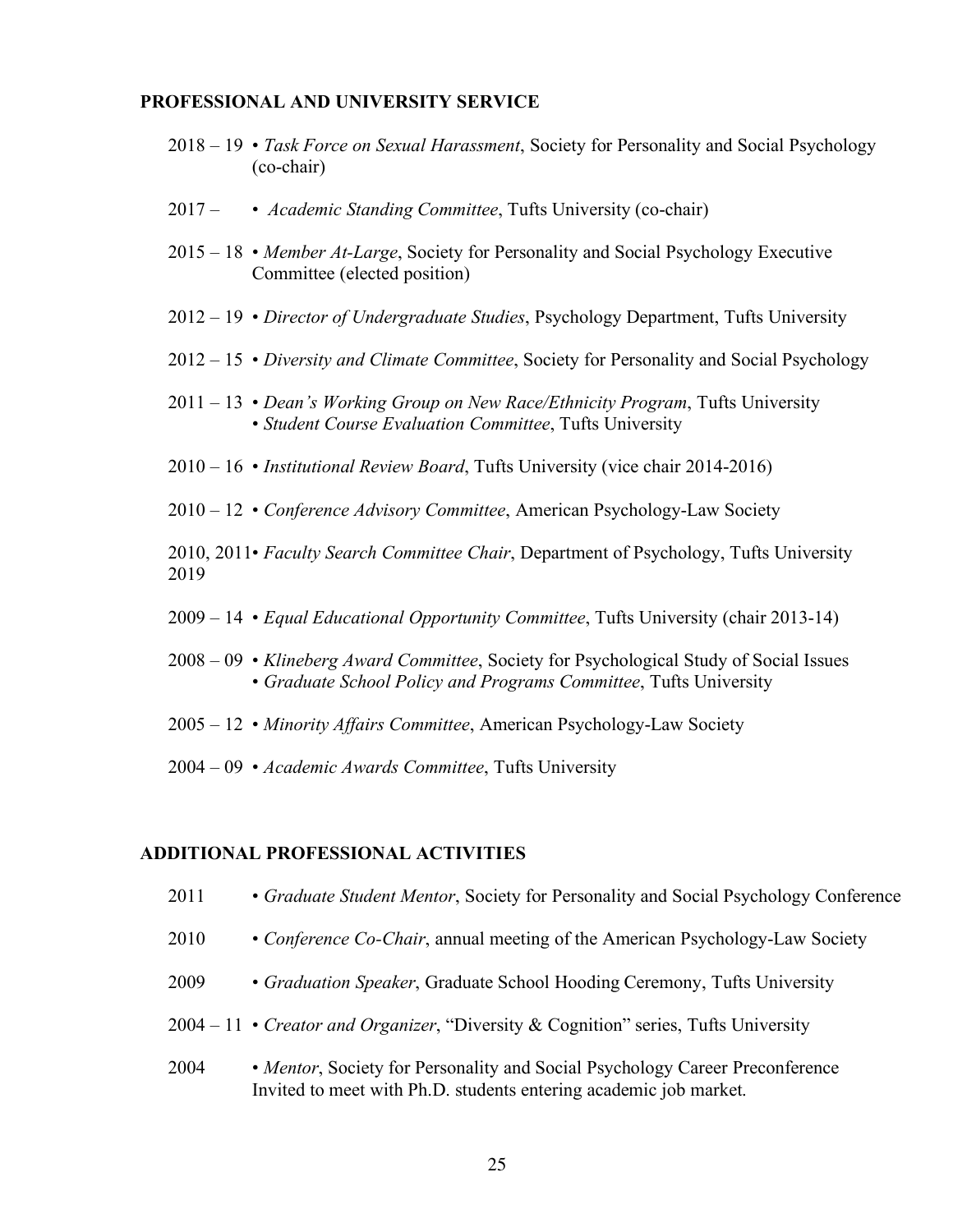### **EDITORIAL EXPERIENCE**

Associate Editor

• *Journal of Experimental Social Psychology* (2012 – 2015)

Journal Editorial Boards

- *Law and Human Behavior* (2006 )
- *Psychological Science* (2009 2012)
- *Journal of Personality and Social Psychology: IRGP* (2012 2014)

Ad-hoc Journal Reviews

- *American Journal of Political Science*
- *Applied Cognitive Psychology*
- *Applied Developmental Science*
- *Basic and Applied Social Psychology*
- *• Behavioral Science and Policy*
- *Cultural Diversity and Ethnic Minority Psychology*
- *Developmental Psychology*
- *European Journal of Social Psychology*
- *Group Processes and Intergroup Relations*
- *Journal of Applied Social Psychology*
- *Journal of Behavioral Decision Making*
- *Journal of Empirical Legal Studies*
- *Journal of Experimental Psychology: Applied*
- *Journal of Experimental Social Psychology*
- *Journal of Personality and Social Psychology*
- *Justice Quarterly*
- *Law and Human Behavior*
- *Law and Society Review*
- *Law and Social Inquiry*
- *Legal and Criminological Psychology*
- *Personality and Individual Differences*
- *Personality and Social Psychology Bulletin*
- *Personality and Social Psychology Review*
- *Perspectives on Psychological Science*
- *PLOS ONE*
- *Proceedings of the National Academy of Sciences*
- *Psychological Bulletin*
- *Psychological Science*
- *Psychology, Crime, and Law*
- *Psychonomic Bulletin and Review*
- *Psychophysiology*
- *Social Cognition*
- *Social Psychological and Personality Science*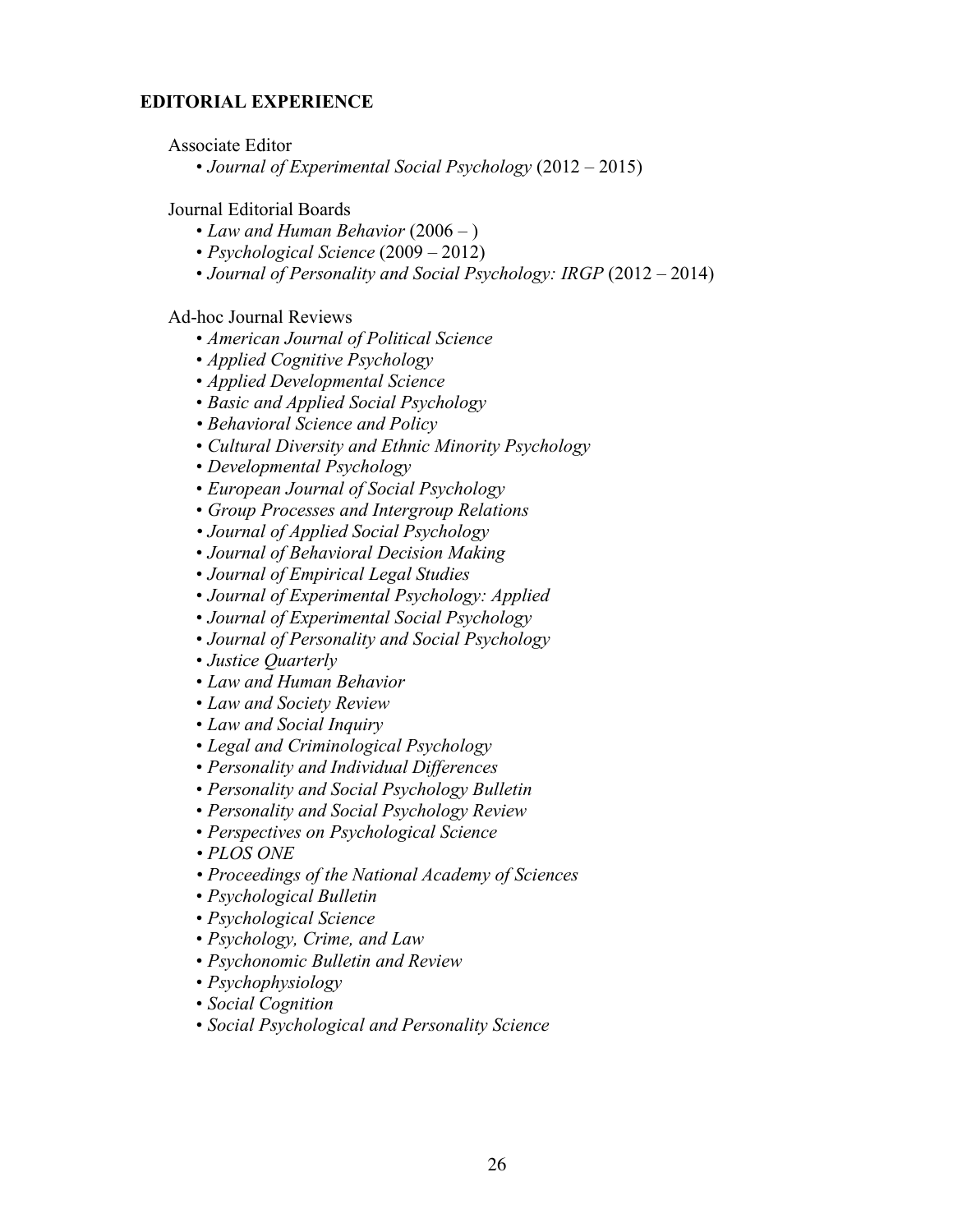## **COURSES TAUGHT**

- Experimental Psychology (Research Methods)
- Graduate Core Course in Social Psychology
- Introduction to Psychology
- Psychology and Law
- Seminar in Advanced Social Psychology
- Social Psychology

# **TEACHING AND MENTORING ACTIVITIES**

| 2017 | · Super Seminar presenter, Alumni Weekend, Tufts University<br>• Faculty Panelist, McNair Scholars Recruitment Visit, Tufts University<br>· Discussion Leader, New Faculty Orientation, Tufts University                    |
|------|-----------------------------------------------------------------------------------------------------------------------------------------------------------------------------------------------------------------------------|
| 2016 | • Guest Lecturer, Medford High School                                                                                                                                                                                       |
| 2015 | • Guest Lecturer, Arlington High School                                                                                                                                                                                     |
| 2014 | • Opening Remarks, Undergraduate Research and Scholarship, Tufts University<br>· Guest Lecturer, Medford High School                                                                                                        |
| 2010 | · Presenter, Tufts University Conference on Teaching and Learning<br>Panelist on the topic of promoting active learning in large classes.                                                                                   |
|      | • August Preview Faculty Representative, Tufts University<br>Open house for first-generation college students and their families.                                                                                           |
|      | 2009 – 19 • Mock Course Instructor, April Open House, Tufts University                                                                                                                                                      |
|      |                                                                                                                                                                                                                             |
| 2009 | • Freshman Orientation Panel Discussion, Tufts University                                                                                                                                                                   |
| 2008 | • Mock Course Instructor, Telescope Program, Tufts University<br>Taught course for Admissions Office program held for prospective students of<br>from underrepresented racial, socioeconomic, and geographical backgrounds. |
|      | • Panel of Excellence, Tufts Graduate Institute For Teaching<br>Panel discussion with graduate teaching fellows regarding academic careers.                                                                                 |
|      | • Faculty Panelist, New TA Orientation, Tufts University                                                                                                                                                                    |
| 2007 | • Faculty Discussant, Metcalf Hall Bridge Program, Tufts University                                                                                                                                                         |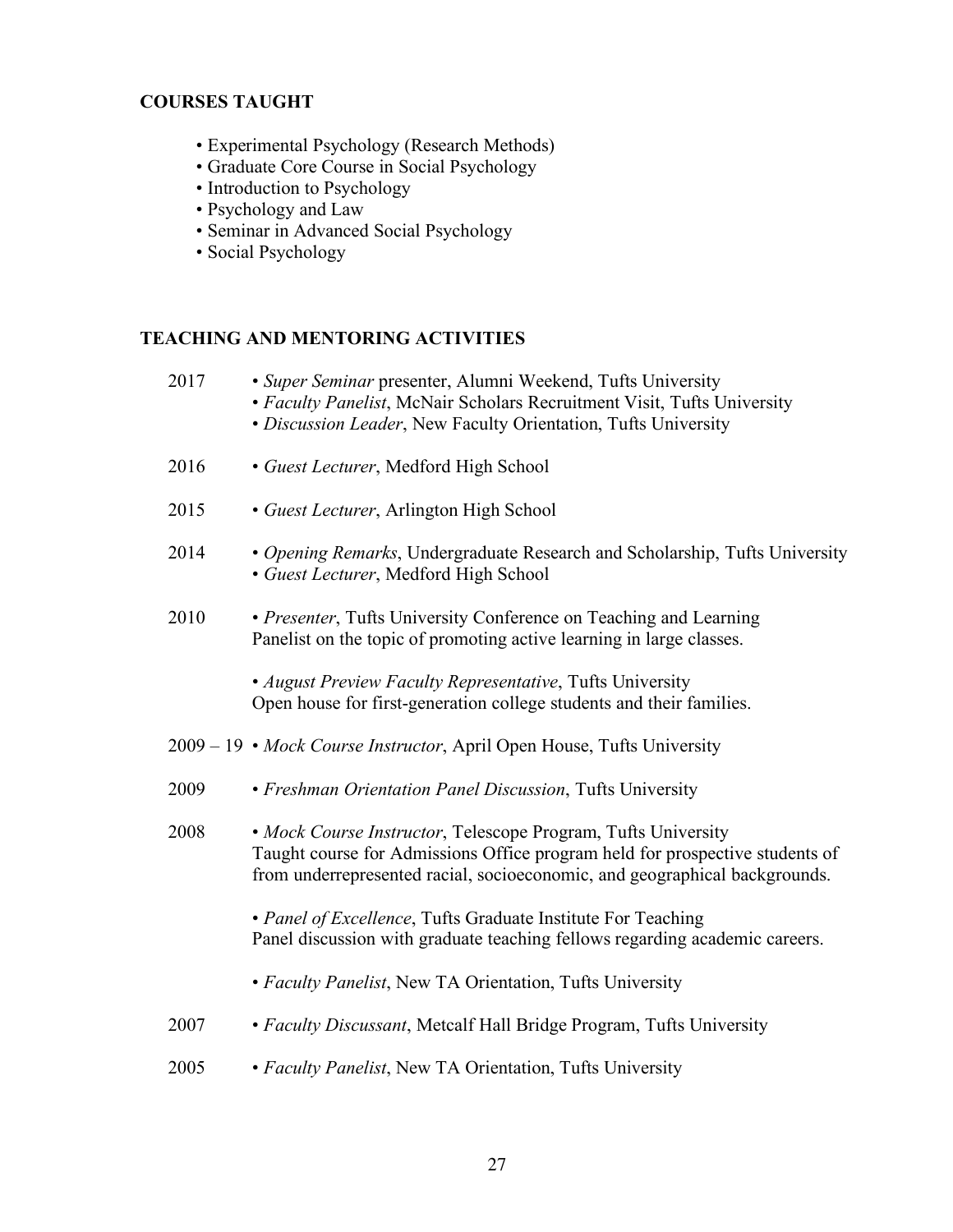*• Workshop*, Critical Thinking Program, Tufts University

• *Faculty Representative*, April Open House, Tufts University Admissions Office Invited by Student Outreach to meet with admitted students and parents.

- *Panelist*, Tufts Psychology Society Career Panel
- 2004 *Teacher Training*, Writing Across the Curriculum, Tufts University
- 2003 *Panelist*, Tufts Psychology Society Career Panel
- 2001 03 *Teaching Consultant*, University of Michigan Selected to observe and advise graduate instructors and new faculty members.
- 2001 *• Facilitator*, Graduate Student Instructor Training, University of Michigan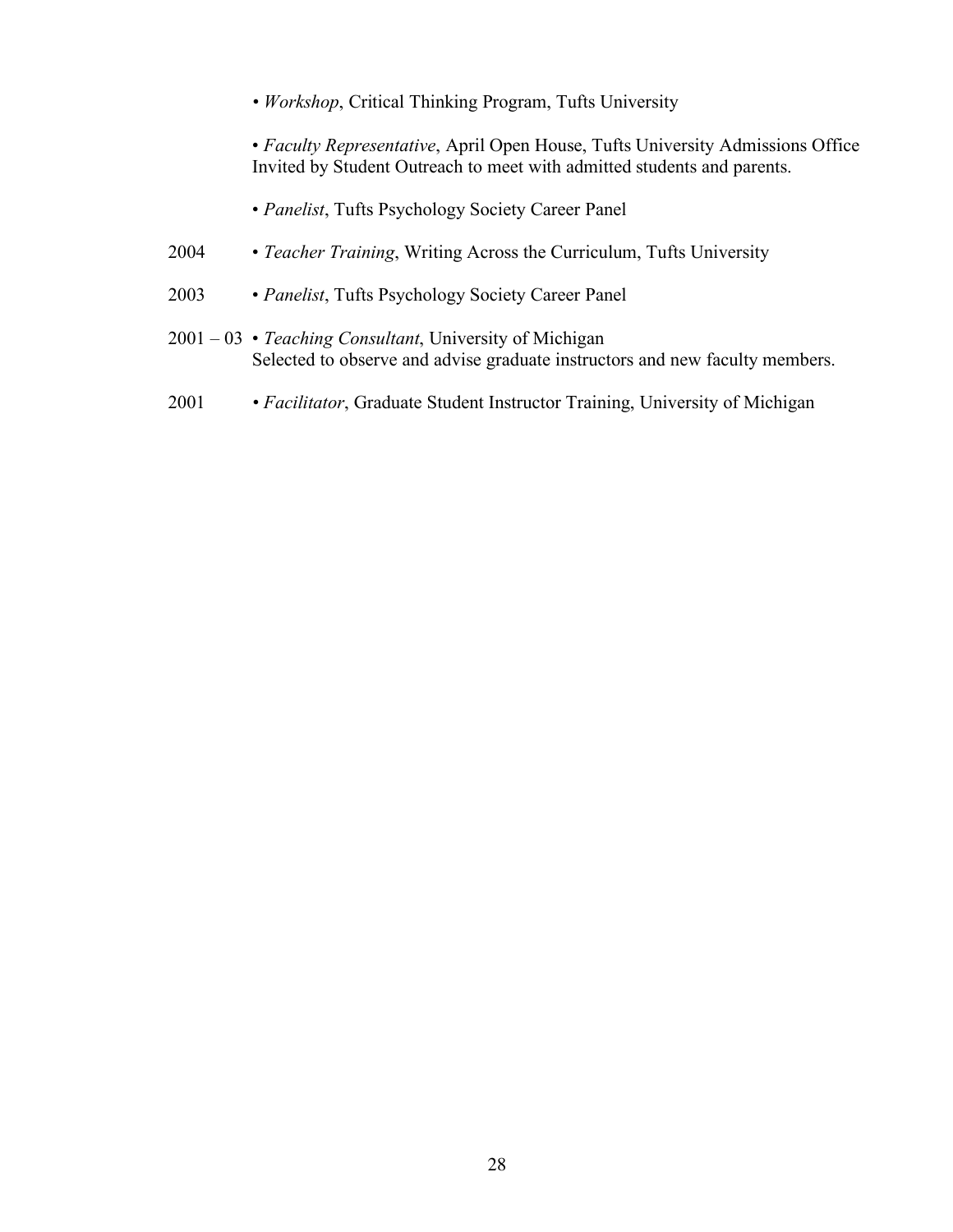### **EXPERT TESTIMONY**

*North Carolina v. Hicks*, June 2019.

Testified on research regarding intergroup bias in social perception, memory, and behavior in murder trial sentencing hearing in Durham Superior Court, Durham, NC.

*Massachusetts v. Valle*, January 2018.

Testified on research concerning effects of stress on memory and cross-racial identification in post-trial hearing in Hampden Superior Court, Springfield, MA.

*Colorado v. Ray,* October 2017*.*

Testified on research concerning racial bias and capital trials in post-trial hearing Arapahoe County District Court, Denver, CO.

*Massachusetts v. Ayala*, October 2015.

Testified on research concerning effects of stress, lighting, and exposure duration on memory in post-trial hearing in Hampden Superior Court, Springfield, MA.

*Massachusetts v. Suber*, May 2015.

Testified on research concerning effects of stress on memory and cross-racial identification in criminal trial in Suffolk Superior Court, Boston, MA.

*Connecticut v. Walton*, March 2015.

Testified on research concerning photo array administration and effects of stress on memory in criminal trial in Waterbury Superior Court, Waterbury, CT.

*Massachusetts v. Rosario*, March 2015.

Testified on research concerning and photo array administration and effects of stress on memory in criminal trial in Plymouth Superior Court, Brockton, MA.

*Massachusetts v. Ortiz*, September 2014.

Testified on research concerning cross-racial eyewitness identification and show-up procedures in criminal trial in Chelsea District Court, Chelsea, MA.

*Connecticut v. Patterson*, August 2014.

Testified on research concerning cross-racial identification and photo array procedures in criminal trial in Stamford Superior Court, Stamford, CT.

*Massachusetts v. Harris*, June 2014.

Testified on research concerning effects of repeated photo array procedures and cross-racial identification in pre-trial hearing in Orange District Court, Orange, MA.

*Massachusetts v. Rooney*, June 2014.

Testified on research concerning eyewitness memory, effects of stress, and photo array procedures in criminal trial in Norfolk Superior Court, Dedham, MA.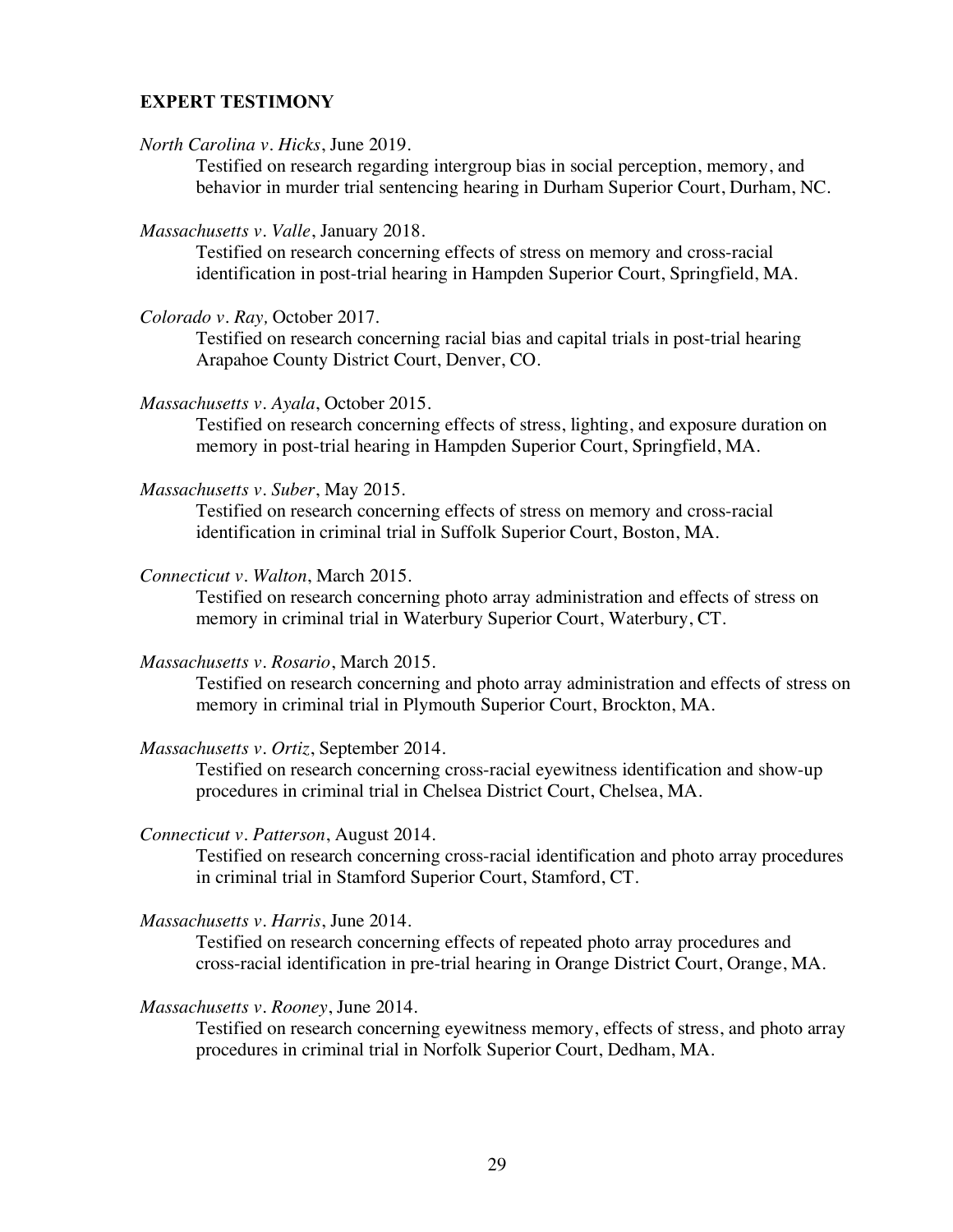*Massachusetts v. {juvenile}*, May 2014.

Testified on research concerning eyewitness memory, cross-racial identification, and photo array procedures in criminal trial in Lowell Juvenile Court, Lowell, MA.

*Massachusetts v. Bull*, April 2014.

Testified on research concerning cross-racial identification and eyewitness confidence in criminal trial in Worcester District Court, Worcester, MA.

*Massachusetts v. Perkins*, March 2014.

Testified on eyewitness memory, photo array procedures, and unconscious transference in criminal trial in Suffolk County Superior Court, Boston, MA.

*Massachusetts v. Miranda*, November 2013.

Testified on eyewitness memory, cross-racial eyewitness identification, and effects of stress on memory in criminal trial in Suffolk County Superior Court, Boston, MA.

*Massachusetts v. Massie*, October 2013.

Testified on eyewitness memory, cross-racial eyewitness identification, and effects of stress on memory in criminal trial in Bristol County Superior Court, Fall River, MA.

*J. Ambrose v. R. D. Booker*, September 2013.

Testified in post-conviction hearing regarding the influence of racial composition on jury deliberations and outcomes in United States District Court for the Eastern District of Michigan, Bay City, MI.

*Massachusetts v. Velazquez*, June 2013.

Testified on eyewitness memory, cross-racial eyewitness identification, and effects of stress on memory in criminal trial in Bristol County Superior Court, Fall River, MA.

*Massachusetts v. Warner*, December 2012.

Testified on eyewitness memory, cross-racial identification, and photo array administration in criminal trial in Middlesex Superior Court, Woburn, MA.

*R. Williams v. Folino et al.*, April 2012.

Testified in post-conviction hearing regarding jurors' alleged use of racial slurs during murder trial of African-American defendant in United States District Court for the Western District of Pennsylvania, Pittsburgh, PA.

*Connecticut v. Smith*, March 2012.

Testified on eyewitness memory, cross-racial identification, and photo array administration in criminal trial in Waterbury Superior Court, Waterbury, CT.

*North Carolina v. Robinson*, February 2012.

Testified in post-trial hearing regarding racial bias and jury selection in capital murder case in Fayetteville, NC.